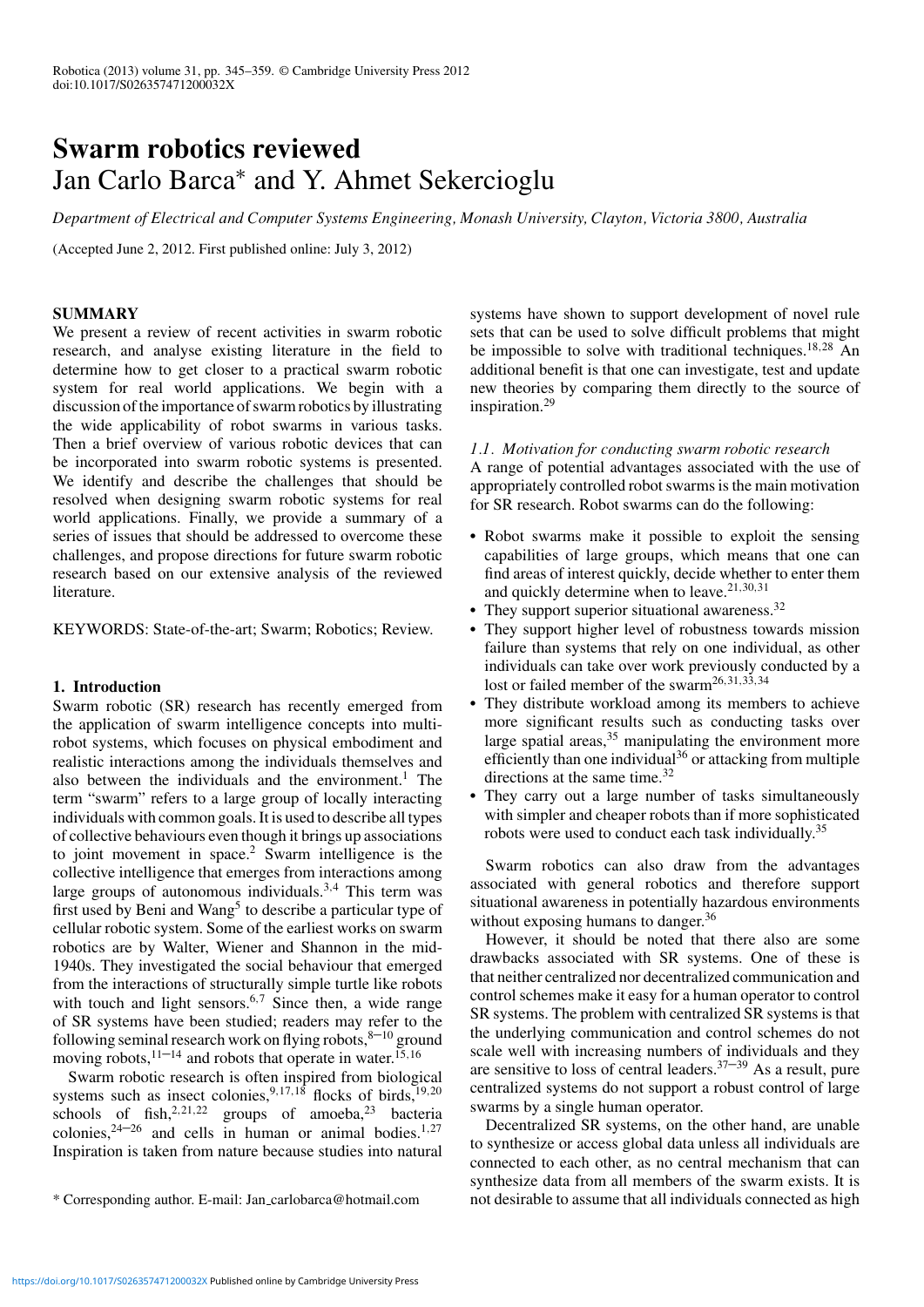connectivity in practice easily paralyse large swarms. It is therefore hard to generate global data that can be used to facilitate globally optimal control by a human operator when decentralized SR systems are employed. It is also difficult for a human controller to predict the exact behaviour of these systems, as the global behaviour emerges from the interactions among numerous locally interacting individuals.

Even with the drawbacks of SR systems the potential benefits are highly sought after in a wide range of application areas, including nuclear, chemical and biological attack detection,<sup>40</sup> battlefield surveillance,<sup>31</sup> space exploration,<sup>28</sup>*,*<sup>37</sup> pollution detection41–44 and search and rescue.<sup>20</sup>*,*45–47 Swarm robotic research can therefore have a significant economical and social impact.

In the following sections we review a wide range of seminal SR studies published in the last 30 years in order to (i) provide an overview of various robots that can be incorporated into SR systems, and (ii) draw out a series of issues that should be addressed in order to get closer to a practical SR system for real world applications. The focus is set on software issues, as the scope of this paper would be too wide if hardware issues were to be addressed. We also provide an update of earlier reviews.<sup>1</sup>*,*4*,*34*,*35*,*48–57 In addition, we draw on experiences from work conducted on multi-robot systems and self-organizing sensors, as valuable lessons relevant to swarm robotic can be obtained from these closely related fields. In the end of the paper we provide a graphical overview of formation of shapes that have been generated by SR systems to date along with the methods that have been used to generate them.

This SR review is required, as earlier reviews do not offer insight into how we can get closer to a practical SR system for real world applications. Another reason is that earlier reviews do not provide a comprehensive graphical overview of formation of shapes that have been generated by SR systems to date along with the methods that have been used to generate them.

### **2. Robots in Swarm Robotic Systems**

This section describes various styles of robots that can be incorporated into SR systems to give readers a general overview of different hardware options that are available when devising SR systems for real world applications. We commence with a discussion on heterogeneous and homogenous robot swarms.

### *2.1. Heterogeneous versus homogenous swarms of robots*

One of the first issues to address when designing an SR system should be to determine if the swarm should consist of heterogeneous or homogenous robots, as this will greatly affect how the underlying control schemes will operate.

Heterogeneous SR systems consist of robots with different designs or functionalities that usually complement each other in order to complete tasks efficiently. An example is the SR system that makes use of airborne robots to search for tasks on the ground from elevated positions, and wheeled robots to address the tasks that are found.<sup>9</sup>*,*<sup>58</sup> Another example is described in ref. [59], where a large mother ship and Micro Air Vehicles (MAVs) collaborate in scouting operations. The mother ship transports the MAVs to locations of interest and enables the overall SR system to (i) move to areas far away from its base station, (ii) carry technologies that make it possible to communicate over large distances and (iii) process large amounts of information. The MAVs, on the other hand, enable the SR system to spread out into environments of interest to collect data in an agile and efficient manner.<sup>59</sup> In both these examples the heterogeneous nature of the SR system supports efficient goal-directed behaviour. However, a drawback with heterogeneity is that it becomes harder for robots to model other (potentially failed) robots in the swarm, which in turn reduces the SR system's robustness towards the failure of individual robots.<sup>1</sup>*,*<sup>35</sup> Most SR researchers therefore believe that heterogeneity should be avoided. As a result, nearly all SR research is conducted on homogenous robots, meaning that the robots have the same design and functionalities. Robots that have been used in homogenous SR systems include Swarm-robots,<sup>14,53,60</sup> Khepera<sup>61</sup> and Epuck robots.<sup>62</sup>

# *2.2. Self-assembling and self-reconfigurable swarms of robots*

Swarm robotic literature has recently given a lot of attention to self-assembling and self-reconfigurable robots. Selfassembling robots differ from other classes of robots through their ability to connect to each other to form different connected patterns such as lines, rectangles, stars or arrows.<sup>63</sup> These robots are able to perform tasks that are impossible to accomplish with other classes of robots, including (i) moving over terrain that is so rough that individual robots are unable to traverse,  $64$  (ii) overcoming obstacles that are larger than individual robots,<sup>14</sup> or (iii) transporting objects that are too heavy for a single robot to carry.<sup>65</sup> Techniques that can be used to generate connected patterns autonomously are described in ref. [66].

Self-reconfigurable robots, on the other hand, can change their shape by modifying the connections to parts of their structure. This enables them to recover from damage, perform new tasks and adapt to new requirements.<sup>4</sup> These SR systems are commonly classified on the basis of their geometric structures.<sup>67</sup> Common structures include lattices with regular three-dimensional (3D) patterns such as hexagonal grids or cubes,<sup>68,69</sup> chains connected in strings and tree topologies.<sup>70</sup>*,*<sup>71</sup>

In the following section a series of challenges that must be addressed when designing software for practical SR systems is described. Issues that should be addressed to overcome these challenges are also drawn from a careful examination of relevant literature. We focus on software issues for homogenous SR systems that do not self-assemble or self-reconfigure, as these systems currently are the most common ones.

# **3. Challenges When Designing Software for a Swarm of Robots**

When attempting to design practical SR systems for real world applications, one is faced with a wide range of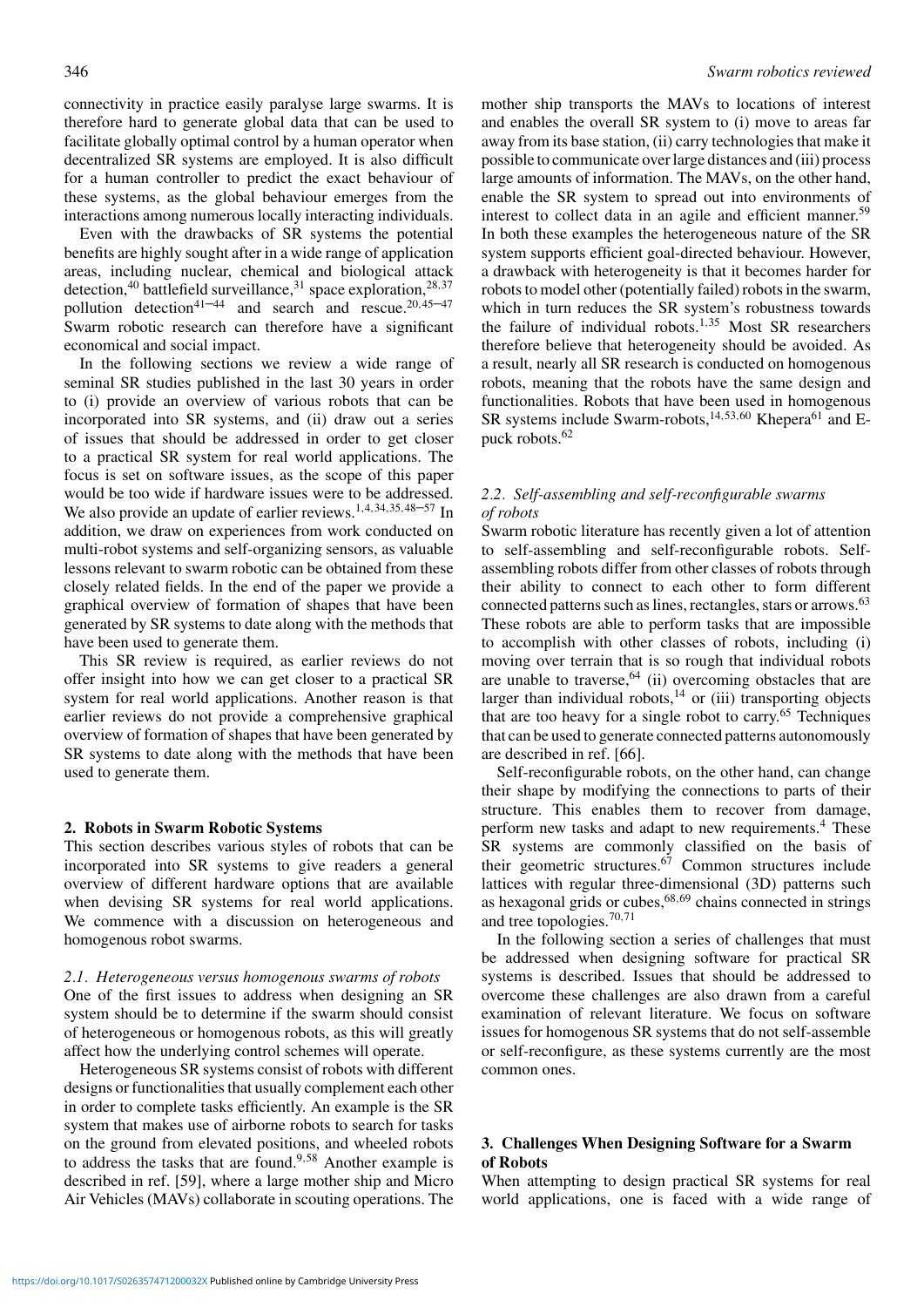software challenges. Challenges that are highlighted in seminal literature include the following:

- (1) Selecting appropriate centralized or decentralized communication and control schemes.
- Incorporating important behaviours and traits such as self-organization, scalability and robustness.
- (3) Devising mechanisms that support goal-directed formations, control and connectivity.
- (4) Implementing mapping, localization, path planning, obstacle avoidance, object transport and object manipulation functions that enable swarms of robots to interact efficiently with the environment.
- (5) Addressing problems related to energy consumption.

In this section, we review the work that enables us to draw out a series of issues that should be addressed to overcome these challenges. We commence by drawing out issues that are relevant to selection of appropriate communication and control schemes.

# *3.1. Centralized versus decentralized communication and control schemes*

The choice of either a centralized or a decentralized control and communication scheme is one of the most fundamental issues to be addressed when designing an SR system.<sup>35</sup> Both schemes have contributed independently to the field of swarm robotics, and both have produced valuable results.<sup>4</sup>

Centralized systems interact with central planners, which collect and synthesize data from individual robots and specify how the swarm should operate on a global level. There are several benefits associated with the use of centralized systems. One benefit is that information from members of the swarm can be synthesized and analyzed so that the behaviour of the swarm can be planned according to "complete" prior knowledge.<sup>72</sup> Centralized systems can also offer direct control of each individual and therefore make it easy to predict the behaviour of the overall system. However, there are also some significant problems related to the use of centralized SR systems. Two of the most significant problems are that (i) the underlying communication and control schemes do not scale well with the increasing number of individuals, and (ii) such systems are sensitive to the loss of central "commanders."37–39*,*<sup>73</sup> Also, individuals located close to the central "base" are often depleted for energy before other individuals, as they are commonly used to carry information back to the "base" and therefore must transmit more data than individuals located further away.<sup>37</sup> As a result, the entire swarm can become disconnected from the "base."

Decentralized systems use distributed communication and control mechanisms. The decentralized paradigm is commonly preferred in swarm robotics because of the following reasons:

- (1) It reduces delays and impracticalities associated with centralized processing.<sup>74</sup>
- (2) The computational complexity of decentralized systems can be made independent from the number of individuals in the network.<sup>35</sup>*,*39*,*<sup>75</sup>
- (3) It reduces sensitivity to loss of particular individuals, such as leaders.<sup>1</sup>*,*39*,*74*,*<sup>76</sup>

# (4) It naturally exploits parallelism.<sup>35</sup>

A drawback with decentralized systems is their inability to support global synthesis of sensory information collected by the swarm, and decisions therefore cannot be taken on the basis of "complete" global knowledge.<sup>38</sup>*,*39*,*<sup>73</sup> This is a significant drawback for the applications where a human controller requires access to high-level information such as generated maps or target locations. Another impediment is the difficulty to predict the behaviour of decentralized systems, as their behaviour emerges from numerous local interactions rather than direct specifications. Furthermore, the lack of global knowledge and supervision can further lead to oscillatory behaviour, meaning that individuals move repeatedly back and forth. $37$  This is a significant problem as it increases energy wastage.

Graph theory is widely used as a theoretical basis for establishing communication and control structures in decentralized SR systems, as this makes it possible to abstract away the complex sensing and communication characteristics of individual robots so that research efforts can focus on the underlying interaction topologies that lead to desired global behaviours.<sup>21</sup>*,*74*,*77–80 Consensus algorithms are often used to enable individual units in SR systems to reach a common perspective of objectives and state of the world so that they can agree on the direction of movement, where to meet or the location of intruders.<sup>22</sup>*,*81*,*<sup>82</sup> Consensus algorithms have proved to work well in combination with graph theory.<sup>81</sup> Another tool that is often employed in decentralized SR systems is the Voronoi diagram.<sup>20</sup>*,*33*,*43*,*<sup>76</sup> This diagram can be used to determine the spatial relationships between individuals (e.g. if two individuals are neighbours) and has assisted in solving both the area coverage problem and the rendezvous problem.<sup>20</sup>

Not all systems are strictly centralized or decentralized,<sup>35,83</sup> and research has revealed that it is desirable to find a proper balance between the two paradigms.<sup>38</sup> Such a balance might be reached by exploiting the characteristics of decentralized swarms, while at the same time incorporating functions, which allow a central controller to conduct high-level supervision of the systems through leader election,<sup>84</sup> command of a leader22*,*85*,*<sup>86</sup> or command of several leaders.<sup>87</sup> Such hybrid systems give the central controller the ability to guide the overall behaviour of the swarm, and at the same time reduces the complexity associated with the centralized command as each individual in the swarm only interacts with its local neighbours.<sup>88</sup> Hybrid systems might therefore be used to overcome the difficulties associated with "pure" centralized or decentralized systems. This conclusion was also reached in refs. [38, and 73].

An analysis of literature relevant to the challenge of formulating a communication and control scheme for SR systems is presented in Table I. One can observe that centralized and decentralized schemes overcome each other's shortcomings and a solution may therefore be to devise hybrid-distributed schemes.

# *3.2. Important behaviours and traits*

Work that describes the design of behaviours and traits that practical SR systems for real world applications are expected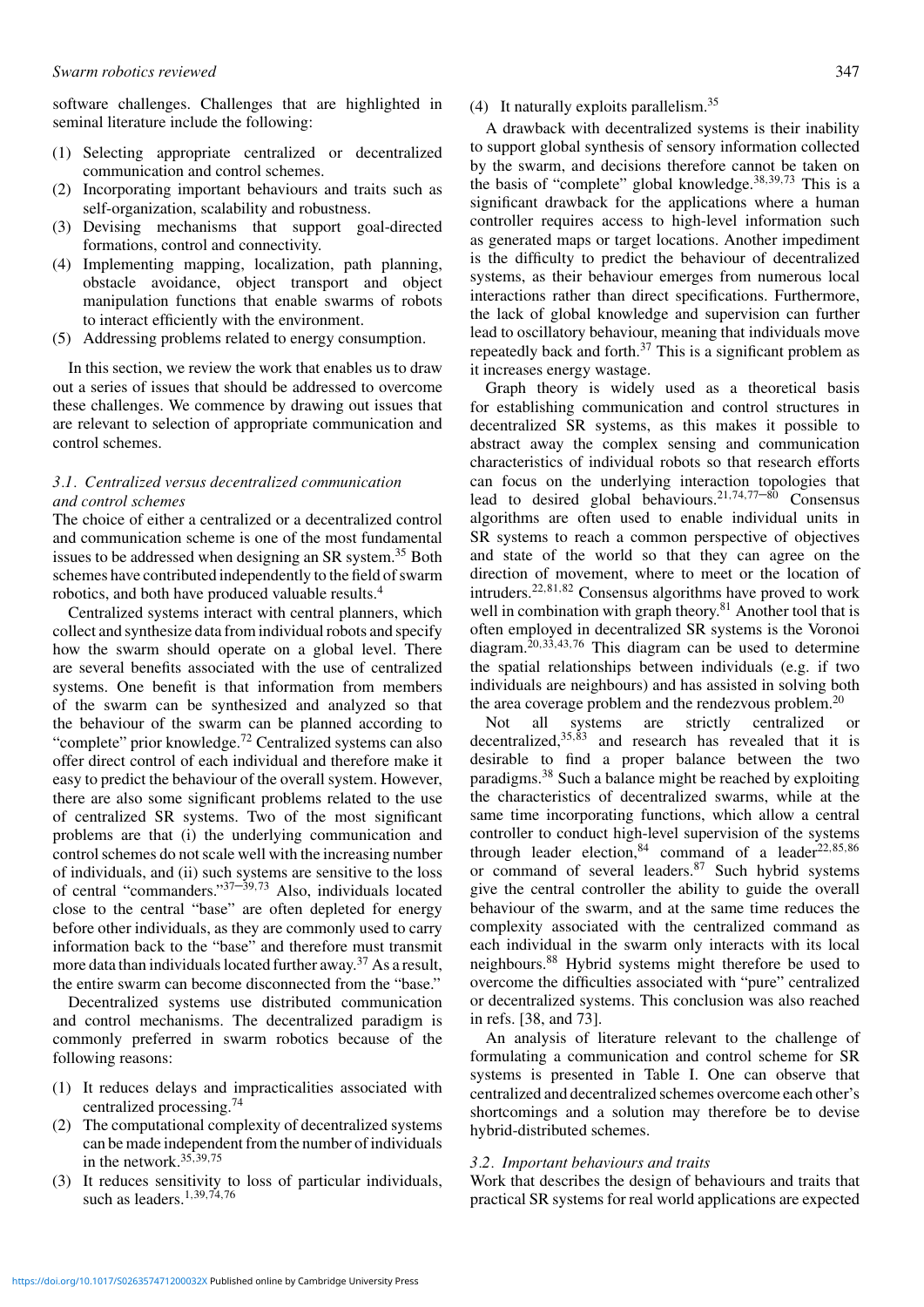## Table I. Formulating a communication and control scheme.

| Formulating the communication and control scheme                                                                        |                                                                                                                              |  |  |
|-------------------------------------------------------------------------------------------------------------------------|------------------------------------------------------------------------------------------------------------------------------|--|--|
| Analysis                                                                                                                |                                                                                                                              |  |  |
| Strengths associated with centralized schemes                                                                           | Strengths associated with decentralized schemes                                                                              |  |  |
| • Behaviours can be planned according to "complete" prior<br>knowledge. $72,73$                                         | • Reduces delays and impracticalities associated with centralized<br>processing. $74$                                        |  |  |
|                                                                                                                         | • Computational complexity is independent of the number of<br>individuals. $35,39,75$                                        |  |  |
|                                                                                                                         | • Reduces sensitivity to the loss of particular "leader"<br>individuals. <sup>1,39,74,76</sup>                               |  |  |
|                                                                                                                         | $\bullet$ Naturally exploits parallelism. <sup>35</sup>                                                                      |  |  |
| Drawbacks associated with centralized schemes                                                                           | Drawbacks associated with decentralized schemes                                                                              |  |  |
| • Computational complexity increases with the number of<br>individuals in the swarm. $37-39$                            | • Does not support synthesis of information collected by all<br>individuals, and decisions can therefore not be taken on the |  |  |
| • Sensitive to loss of central "commanders." $37-39$                                                                    | basis of "complete" global knowledge. <sup>38,39,73</sup>                                                                    |  |  |
| • Individuals located close to a central "base" are often depleted<br>of energy before other individuals. <sup>37</sup> |                                                                                                                              |  |  |

Conclusion Centralized and decentralized schemes overcome each other's shortcomings, and the solution therefore appears to be in devising a hybrid distributed system that overcomes the drawbacks of both individual schemes.

to demonstrate are reviewed in this section. We commence by reviewing the work on self-organization.

*3.2.1. Self-organization.* Self-organization is a process that allows global patterns to emerge from low-level interactions.<sup>23</sup>*,*89–93 Literature suggests that self-organization should be exploited in swarm robotics as it enables the swarm to autonomously adapt to changing conditions by modifying its structural organization so that it can distribute itself optimally for a given task, or update its topology automatically when individuals are added or removed.<sup>17</sup>*,*31*,*<sup>35</sup> One can therefore reduce difficulties associated with coordinating large groups of individuals by exploiting selforganization as the system is given the ability to monitor and modify its behaviour without external intervention.17*,*<sup>94</sup> This is obviously valuable in swarm robotics as these systems naturally consist of large numbers of individuals and coordinating all of them externally therefore could be an overwhelming task. $95$  A drawback with the use of selforganization in swarm robotics is that it is hard to predict the behaviours of a self-organizing swarm. $9$  It is therefore beneficial to investigate how a self-organizing swarm can be supervised on an abstract level if one wishes to ensure that the system accomplishes a series of high-level goals in an orderly fashion. An analysis of literature relevant to the challenge of formulating self-organizing behaviours for SR systems is provided in Table II.

One can observe that self-organization allows swarms to adapt autonomously to the environment and reduces difficulties associated with controlling large groups of individuals. On the other hand, however, it can be hard to predict the behaviour of self-organizing systems. One can therefore conclude that one should aim to devise a selforganizing SR system that can be supervised on an abstract level so that one can reap the benefits of self-organization, and at the same time ensure that a series of high-level goals can be accomplished in a controlled manner. How traits such Table II. Formulating self-organizing behaviours.

### Formulating self-organizing behaviours

#### Analysis Strengths associated with self-organization Drawbacks associated with self-organization

| scii-organization                                            | scii-organization                     |
|--------------------------------------------------------------|---------------------------------------|
| $\bullet$ Enables swarms to                                  | • It can be hard to predict           |
| autonomously adapt to                                        | the behaviours of                     |
| changing conditions. $17,31,35$                              | self-organizing systems. <sup>9</sup> |
| • Reduces difficulties associated                            |                                       |
| with coordinating large groups                               |                                       |
| of individuals. <sup>17,94</sup>                             |                                       |
| Conclusion                                                   |                                       |
| Devise a self-organizing SR system that can be supervised on |                                       |
| an abstract level.                                           |                                       |

as scalability and robustness can be promoted in SR systems is discussed in the following section.

*3.2.2. Scalability and robustness.* Swarm robotic systems must be scalable and robust to operate efficiently in dynamic and unpredictable real world environments. To be scalable, an SR system should be able to operate under a group size ranging from a small number to several thousand individuals or more.<sup>1</sup>*,*<sup>34</sup> A common way of supporting scalable system design involves employing decentralized communication and control strategies.<sup>35</sup>*,*<sup>76</sup> A recent scalable SR mechanism is the morphogenesis-based technique that has been used to generate formations and enable self-reconfigurable robots to adapt their shapes to environmental constraints.<sup>96</sup> Other examples include the potential fields based on SR systems that (i) enable groups of robots to generate formations while avoiding local minimums, $97$  (ii) distribute evenly across obstacle-filled environments<sup>44</sup> and (iii) generate and maintain formations while preserving connectivity.<sup>98</sup>

The term "robustness" refers to the ability to continue to operate correctly in the face of interferences such as the failure of individual robots.<sup>99</sup> It is important to ensure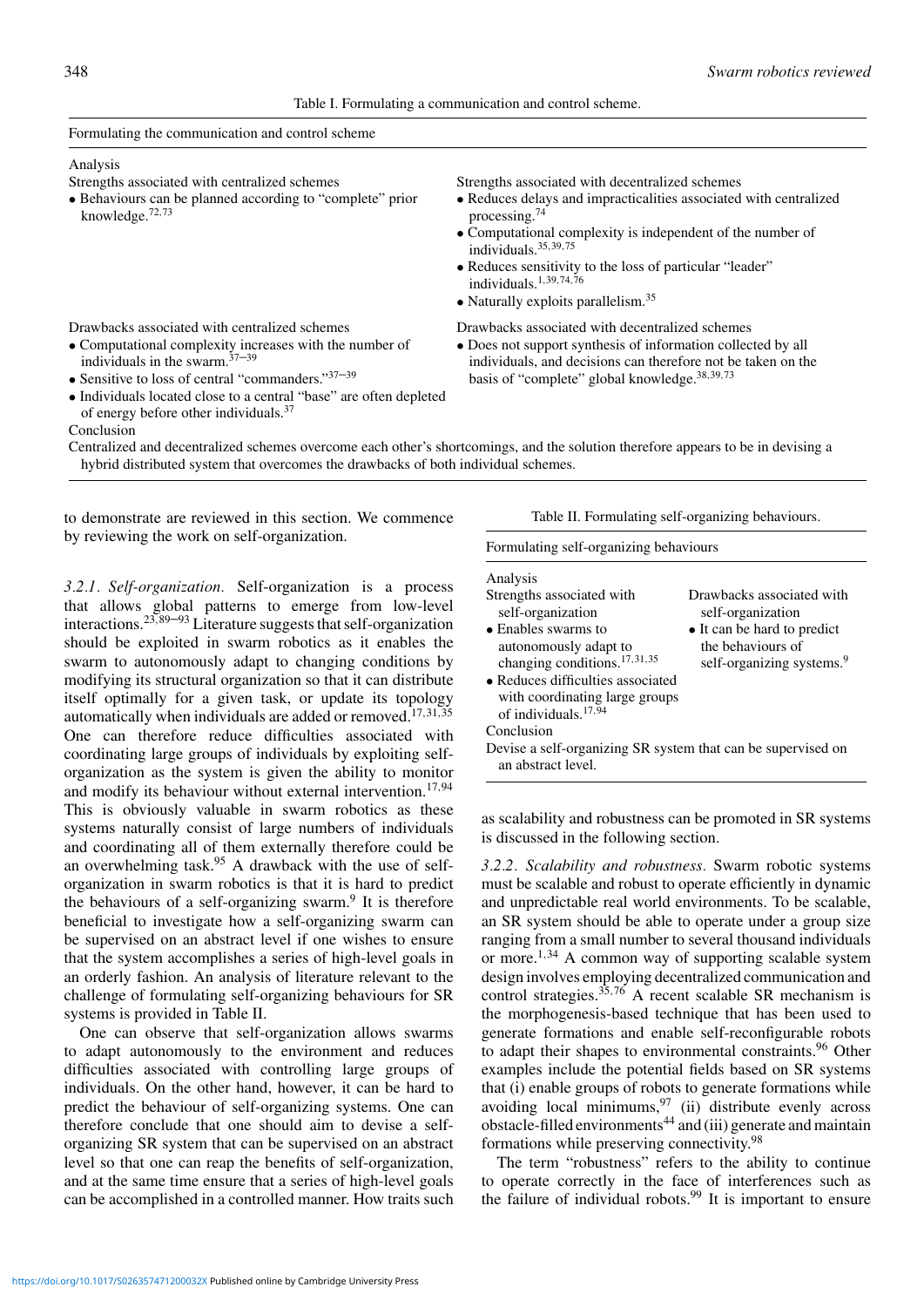Table III. Making SR systems scalable and robust.

Ensuring that the system is scalable and robust

| Analysis                                                                                             |                                               |  |  |
|------------------------------------------------------------------------------------------------------|-----------------------------------------------|--|--|
| Strengths associated with scalable<br>systems                                                        | Drawbacks associated<br>with scalable systems |  |  |
| • Systems can operate efficiently<br>under varying group sizes. $1,34$                               |                                               |  |  |
| Strengths associated with robust<br>systems                                                          | Drawbacks associated<br>with robust systems   |  |  |
| • Systems can operate in the face<br>of interference and loss of<br>individual robots. <sup>99</sup> |                                               |  |  |
| Conclusion                                                                                           |                                               |  |  |
| Take measures to ensure that mechanisms used in the SR<br>system are                                 |                                               |  |  |
| (i) scalable by employing decentralized communication and<br>control strategies;                     |                                               |  |  |
| (ii) robust by exploiting the redundancy inherent in swarms,                                         |                                               |  |  |

ensuring that the system is scalable and uses simple individuals.

that SR systems are robust to increase the likelihood of accomplishing mission goals in the face of environmental changes, loss of individuals or changes in mission plans. Robustness is particularly important in application areas where one expects environmental factors to change abruptly, or it is likely that individual robots are destroyed.<sup>32</sup>*,*<sup>79</sup> A series of measures can be taken to support robustness. One can, for example, include redundant system components, ensure that the system is scalable, use simple individuals, as they are less prone to failures than more complex individuals, and include decentralized schemes.<sup>1</sup>*,*10*,*44*,*<sup>74</sup>

An analysis of literature relevant to the challenge of facilitating scalability and robustness in SR systems is provided in Table III. No drawbacks associated with incorporating these traits were uncovered, but one possible drawback is increased implementation time. Nevertheless, the analysis shows that there are great benefits associated with incorporating these traits into SR systems and one should therefore take measures to support scalability and robustness when designing an SR system.

### *3.3. Formations, control and connectivity*

History has shown that the success of swarming often depends on the ability to generate and maintain appropriate formations. For example, losing a rear guard can result in a whole group being annihilated, encirclement of an enemy target can lead to quick victory, and a swarm in a dispersed formation has a greater chance of surviving heavy attacks than a swarm in a compact formation.<sup>32</sup> It is therefore important to ensure that appropriate formations can be generated when SR systems are to be employed into real world domains.

Different distribution patterns have been used to achieve desired formation shapes in swarm robotics. However, equilateral triangle patterns are optimal in terms of the number of individuals needed to cover an area.<sup>37</sup>*,*<sup>100</sup> This pattern should therefore be used if the aim is to support allembracing situational awareness with a limited number of individuals. (Refer to Appendix 1 for a graphical overview of the reviewed formation patterns and methods that have been used to generate them.) Alternative shapes, which have been generated using graph theory, are referred to as k3, k5, bilateration, wheel, c2, c3, bipartite, rectangular and straight line.<sup>21,74,101,102</sup> Operations that can be used to modify these "graph"-based formations, such as vertex addition, edge splitting, formation splitting and formation merging along with relevant concepts such as rigidity and structural persistence, are discussed in refs. [77, 80].

Graph theory is not the only option that can be used to generate formations. Different formation shapes, such as lines, rectangles, stars and arrows, can also be grown from a seed robot using simple rule sets as shown in ref. [63], while circular, ring, R-shaped, N-shaped and lobed formations can be produced through the use of morphogen gradients.<sup>103–105</sup> Voronoi diagrams can also be used to generate formations, and have been used to form segments, polygons, ellipses and uniform distributions.<sup>33</sup> Potential fields have been used to generate elliptical, triangular, parallelogram and fivepointed star formations.<sup>106–108</sup> Vortex formations, on the other hand, have been generated with passive mechanism based on inelastic collisions among agents as shown in ref. [109].

To enable a formation to move as a cohesive unit, a number of issues must be addressed. At the highest level, the trajectory of the formation must be defined according to available terrain information or particular task requirements. The resulting path can be followed by one or more leaders<sup>85</sup> or by the centre of gravity of the formation.<sup>21</sup> At an intermediate level, functions that enable individuals to maintain their desired shape variables and allow for modification of the formation shape must be included. To maintain the desired shape variables, one must ensure that the individuals can synchronize their direction of movement, speed, acceleration and angular velocity.<sup>21</sup> These synchronisation behaviours can be realized through the use of consensus algorithms,<sup>81</sup>*,*<sup>82</sup> or by enforcing constraints on relative distances and rotations. Graph theory offers tools that can be used to define appropriate constraints.<sup>80</sup> An example that makes use of graph theory to maintain stability in leader follower type SR systems is presented in ref. [110], while a method that can be used to perform stability analysis of swarms in 2D space is accessible from ref. [111]. Functions that allow for transitions between different formation shapes should be included at the lowest level<sup>85</sup> and transition matrices<sup>81</sup> are often used to model these transitions.

To march as a cohesive unit, individuals in a formation must be connected, meaning that they must be able to share information. In other words, the sensing range of the individuals must overlap.<sup>112</sup> Connectivity is essential in swarming, as disconnected parts of a swarm are unable to interact with the remaining individuals, which in turn makes the disconnected individuals useless.<sup>27</sup>*,*<sup>100</sup> Connectivity can be reached by (i) deploying a large number of individuals, (ii) modifying the topology of the swarm, (iii) using specialized individuals with long-range communication capabilities or (iv) using individuals with enhanced mobility that can transport data between isolated parts of the swarm.<sup>113</sup> A range of studies explore how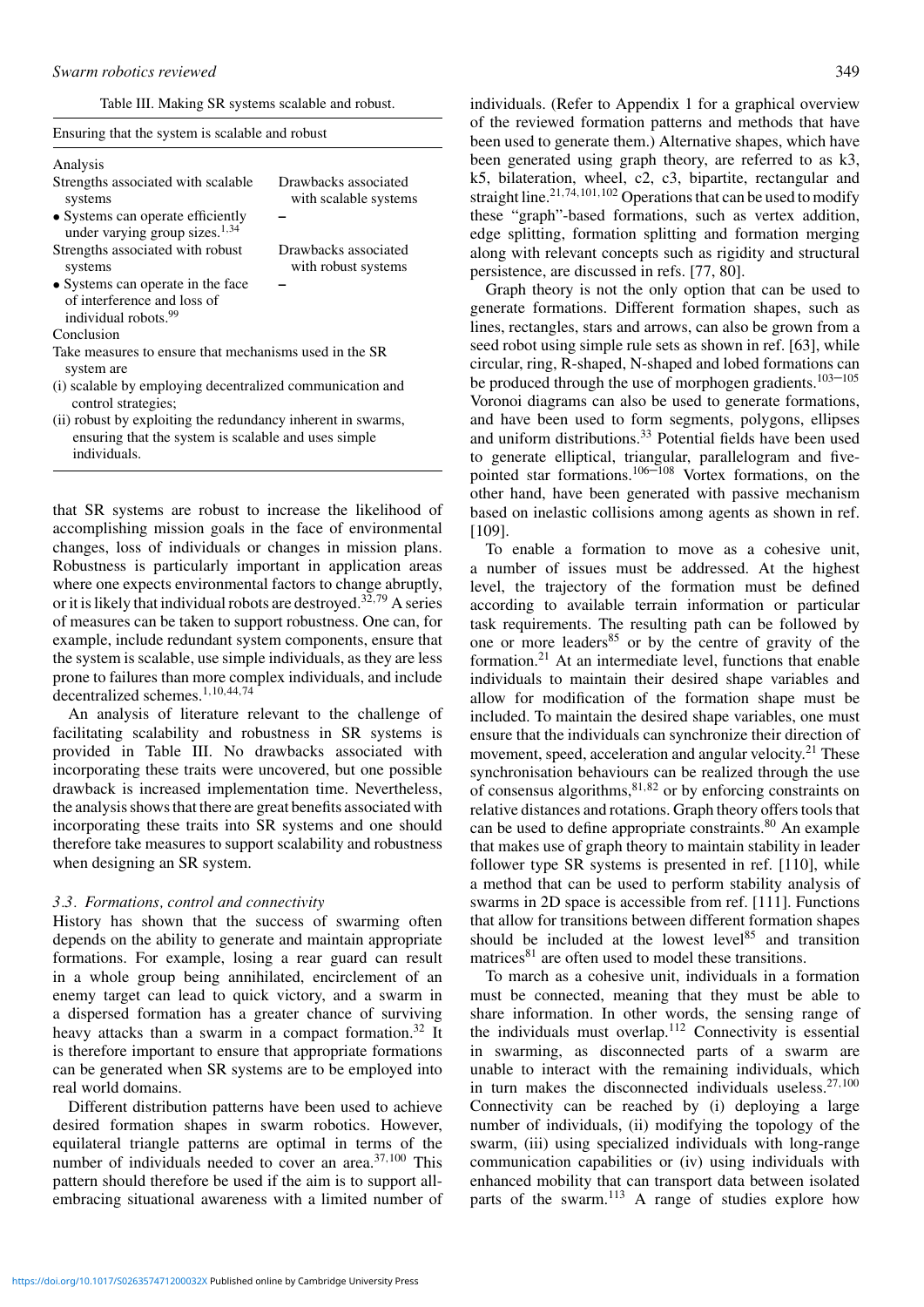|  | Table IV. Generating and maintaining connected formations. |  |
|--|------------------------------------------------------------|--|
|  |                                                            |  |

| Supporting formation generation, control and connectivity                                                              |                                                                                                                            |  |  |
|------------------------------------------------------------------------------------------------------------------------|----------------------------------------------------------------------------------------------------------------------------|--|--|
| Analysis                                                                                                               |                                                                                                                            |  |  |
| Why generate formations?                                                                                               | Drawbacks associated with<br>using formations                                                                              |  |  |
| • Success of swarming often<br>depends on the ability to<br>generate and stay in<br>appropriate formations. $32$       | $\bullet$ Individuals must be<br>connected to share<br>information. <sup>112</sup>                                         |  |  |
| • Certain formation distributions<br>address particular problems<br>more efficiently than<br>others. <sup>37,100</sup> | • Energy consumption is<br>affected by the method that<br>is used to generate and<br>maintain connectivity. <sup>118</sup> |  |  |
| Conclusion                                                                                                             |                                                                                                                            |  |  |

Take measures to ensure that

- (i) generated formations efficiently support the task at hand;
- (ii) the method used to establish and maintain connectivity is energy-efficient.

connectivity can be reached and maintained. One such study investigates that how efficiently hexagon, rhombus, square and triangular deployment patterns facilitate both connectivity and coverage.<sup>100</sup> This particular study also describes a strip-based deployment scheme that can be used to achieve 2-connectivity, meaning that two connection lines run through the network of robots so that the robots are still connected even if one line of robots is broken. Other studies have investigated how connectivity can be reached and maintained through the use of neighbour or proximity graphs.<sup>114</sup> The criteria for establishing a connection between two robots have traditionally been based on only physical distance.<sup>115</sup>*,*<sup>116</sup> However, recently a more precise model has been proposed.<sup>117</sup> This new model improves on previous works by taking into account both distance constraints and obstacles that block the line of sight between robots when determining if a connection link can be generated or maintained. This latter study also tackles the problem of navigating swarms through environments with obstacles while maintaining specified connection links. One important issue to keep in mind when selecting a technique that should be used to generate and maintain connectivity is the amount of energy that is spent on these processes depends on the technique that is employed and the amount of data that must be transferred between the robots to preserve connectivity.<sup>118</sup> One should therefore, select the most energy-efficient method that satisfies the constraints of the intended application area.

An analysis of literature relevant to the challenge of generating and maintaining formations is presented in Table IV. One can observe that the chance of completing tasks successfully with swarms often depends on the ability to generate and maintain appropriate formations. However, to enable SR systems to operate as cohesive units, the individuals in the swarm must be connected. Since energy consumption is affected by the method that is used to enable connectivity, one should carefully select the most energyefficient method that supports the task at hand.

# *3.4. Functions that enable swarms of robots to interact with the environment*

Literature relevant to the challenges associated with generating functions that enable swarms of robots to interact with the environment is reviewed in this section. We focus on (i) mapping and localization, (ii) path planning and obstacle avoidance and (iii) object transport and manipulation. Literature that tackles issues relevant to mapping and localization is reviewed first.

*3.4.1. Mapping and localization.* Mapping and localization should be conducted if one wants to support efficient goaldirected performance with an SR system without having to introduce additional nodes that can facilitate navigation between points of interest.

Mapping can be defined as the process of generating a representation of physical environment by transforming sensory data into spatial models.<sup>119</sup> There are two types of maps – topological and geometric that can be generated in the mapping process. Topological maps consist of abstract representations of the environment and use simple points and lines to represent places and movements. Geometric maps, on the other hand, include detailed representations of the environment. Topological maps are discussed in greater detail in refs. [120, 121], and geometric maps are described to a greater extent in ref. [4]. Mapping can potentially be conducted efficiently by swarms, as the members of the swarm can collaborate in the mapping process.<sup>122</sup> However, a difficulty associated with conducting mapping processes with "pure" SR systems is that these systems usually are highly decentralized, which makes it hard to synthesize and access global maps, unless some centralized mechanisms are also integrated into the system.<sup>38</sup>*,*<sup>39</sup> The problem can be addressed by introducing additional passive nodes such as GNATs, which support goal-directed navigation in a decentralized manner without the use of mapping or localization.<sup>123</sup> However, a drawback with this approach is that the swarm will be unable to operate without these additional nodes, which in turn decreases its flexibility.

Localization is the process of determining the positions of robots or targets in models of the environment and aids in the navigation of both individual robots and whole swarms.<sup>4</sup> A recent vision-based self-localization technique that can be used by individual robots in SR systems is described in ref. [124]. This particular technique makes use of data from a compass mounted on each robot, pre-captured images of the environment and image-matching methods to determine the location of each robot locally. Techniques that allow SR systems to locate targets in a decentralized manner include the particle swarm optimization (PSO)-based techniques that are presented in refs. [26, 125]. The only assumption is the presence of a non-linear emission that fades with the distance to the target. An additional target localization technique makes use of motor schema paradigms, neural networks and simple handwritten commands to enable decentralized SR systems to locate prey and bring them back to a nest.<sup>126</sup>

An analysis of the literature that was reviewed in this section is presented in Table V. One can observe that it is valuable to incorporate mapping and localization functions into SR systems. However, one can also observe that there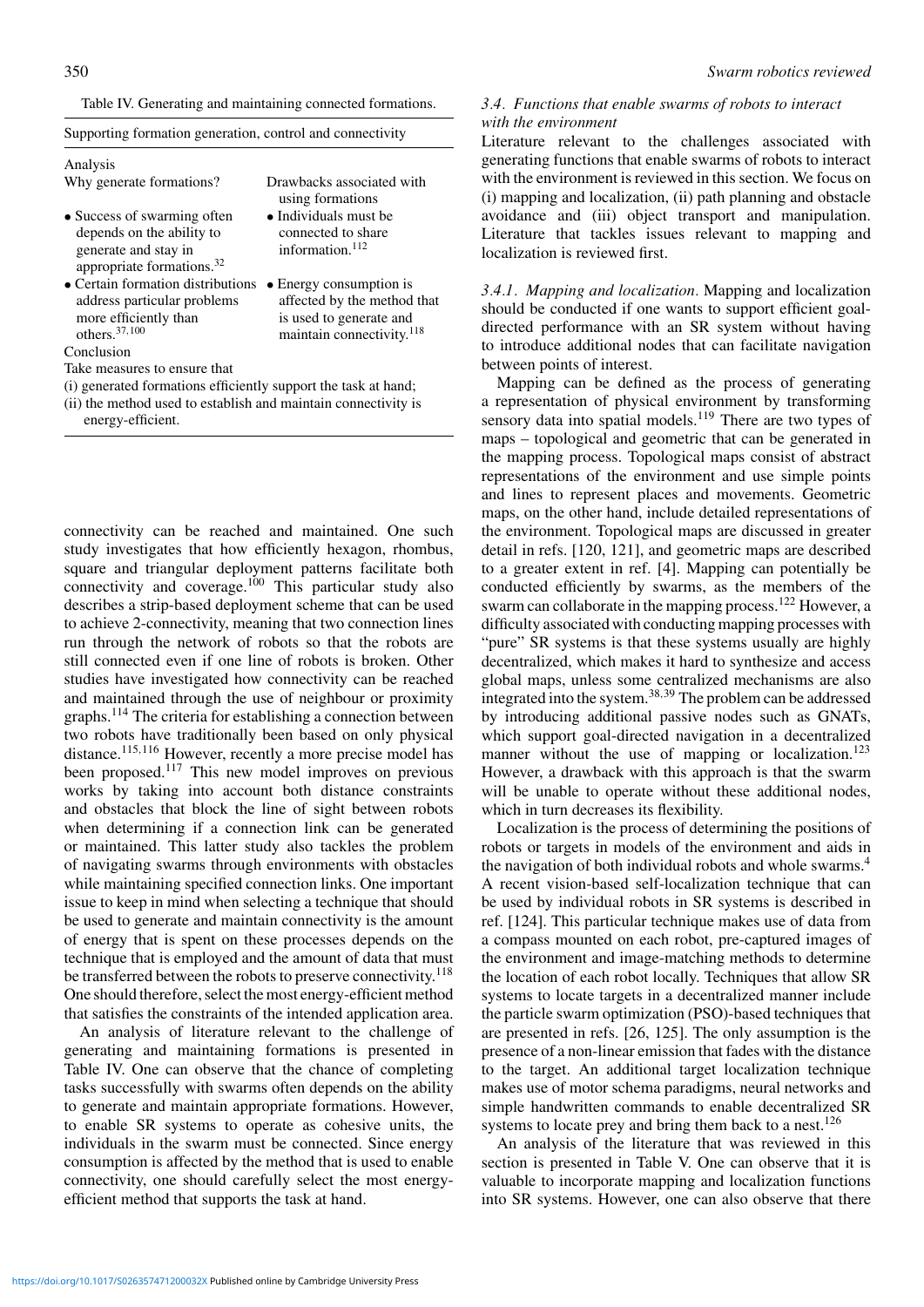Table V. Facilitating mapping and localization.

### Facilitating mapping and localization

### Analysis

Benefits associated with facilitating mapping and localization

- Mapping can potentially be conducted efficiently by swarms as several individuals can collaborate in the mapping process.<sup>122</sup>
- Localization aids in determining the location of robots and targets in models of the environment $4$  and therefore assists in the navigation of both individual robots and whole swarms of robots.

Conclusion

Any robot should be able to facilitate the centralized mechanisms that are necessary for conducting flexible mapping and localization tasks to ensure that the SR system is robust towards failure of any one individual.

introduced.

are some drawbacks associated with incorporating such functions. To reduce these drawbacks one should make sure that the mechanisms, which are used to enable SR systems to conduct mapping and localization tasks, can be facilitated by any robot so that the swarm is robust towards the failure of any one individual.

Literature relevant to generating functions that enable swarms of robots to plan their movement and avoid obstacles is reviewed in the following section.

*3.4.2. Path planning and obstacle avoidance.* Path planning is necessary in order to navigate robots efficiently between specific locations in the environment.<sup>127</sup> Path planning mechanisms can either be local or global. Local path planning uses information from sensors mounted on the robots to navigate robots through unknown environments.<sup>128</sup> A range of techniques can be used to conduct local path planning with SR systems. A common technique is the PSOstyle approach that enables robots to escape local minima and avoid obstacles while searching for paths towards goal destinations in 2D space.<sup>129</sup> A second method that is frequently used for local path planning in SR systems is the Ant-Colony Optimization technique, which enables groups of individuals to identify the shortest path between points of interest through the use of pheromone-inspired functions.<sup>72</sup> K-Bug, a less frequently used but effective local path planning technique, navigates robots towards goal points in a straight line and counters any obstacle encountered along the way by moving to the closest visible point on the obstacle until the robot can continue to move in a straight line towards the goal. Another uncommon but effective local path planning technique is referred to as D<sup>\*</sup>. This particular technique makes use of a support vector machine to support adaptive path planning and obstacle avoidance in unknown and dynamic environments.130 The parameters of this technique are optimized with genetic algorithms.

In contrast, global path planning mechanisms use precise prior knowledge about the environment in the planning process.<sup>72</sup> In these situations path planning can be performed using classical single-robot path planning systems.<sup>35</sup> Regardless of what technique one selects, one should ensure that the planning process is not dependent on one particular specialized leader, as this would reduce the robustness of the system.

Drawbacks associated with facilitating mapping and localization

• Centralized mechanisms must be used to synthesise and access global maps with SR systems<sup>38,39</sup> unless additional inflexible nodes that can facilitate navigation between points of interest are

> Obstacle avoidance is another fundamental issue,  $127$ and must be addressed to ensure that collisions are prevented. Basic obstacle avoidance techniques address static environments,<sup>72,131</sup> while more sophisticated techniques deal with dynamic environments with both stationary and moving obstacles.<sup>130</sup>*,*<sup>132</sup> One of the most basic obstacle avoidance techniques makes robots approaching an obstacle turn a random angle and move forward.<sup>26</sup>*,*<sup>34</sup> However, this approach does not ensure efficient goal-directed behaviour. A more sophisticated technique uses the Minkowski Sum diagrams and maze search strategies to define areas referred to as "collision fronts" around both stationary and moving obstacles. To avoid collisions, the robots are not allowed to move into these "collision fronts."39 A different technique that also addresses both stationary and moving obstacles pushes individuals away from each other and distributes virtual nodes around stationary obstacles. $37$  The movement of individual robots is then calculated by combining the pushing effect generated by both the neighbouring robots and the virtual nodes. Potential field theory can also be used to push individuals away from obstacles and other robots.<sup>44</sup> A technique that is fundamentally different to the ones described here employs neural controllers to enable individuals in swarms to learn how to avoid obstacles.<sup>14</sup> A potential drawback with all these techniques is that these do not by themselves ensure that the swarm as a whole regains its previous shape after moving through areas with obstacles. However, such techniques are presented in refs. [85, 133] and these latter techniques can therefore be used if an SR system must avoid obstacles while retaining a particular shape throughout a mission.

> Literature that is relevant to devising functions that facilitate path planning and obstacle avoidance in SR systems is analysed in Table VI. One can observe that path planning and obstacle avoidance enables swarms and individual robots to navigate efficiently between specific locations without experiencing collisions. It is therefore important to incorporate these functions into SR systems to support goaldirected behaviour and avoid unnecessary damages or delays resulting from collisions. One should, however, be aware that the functions must not depend on one particular specialised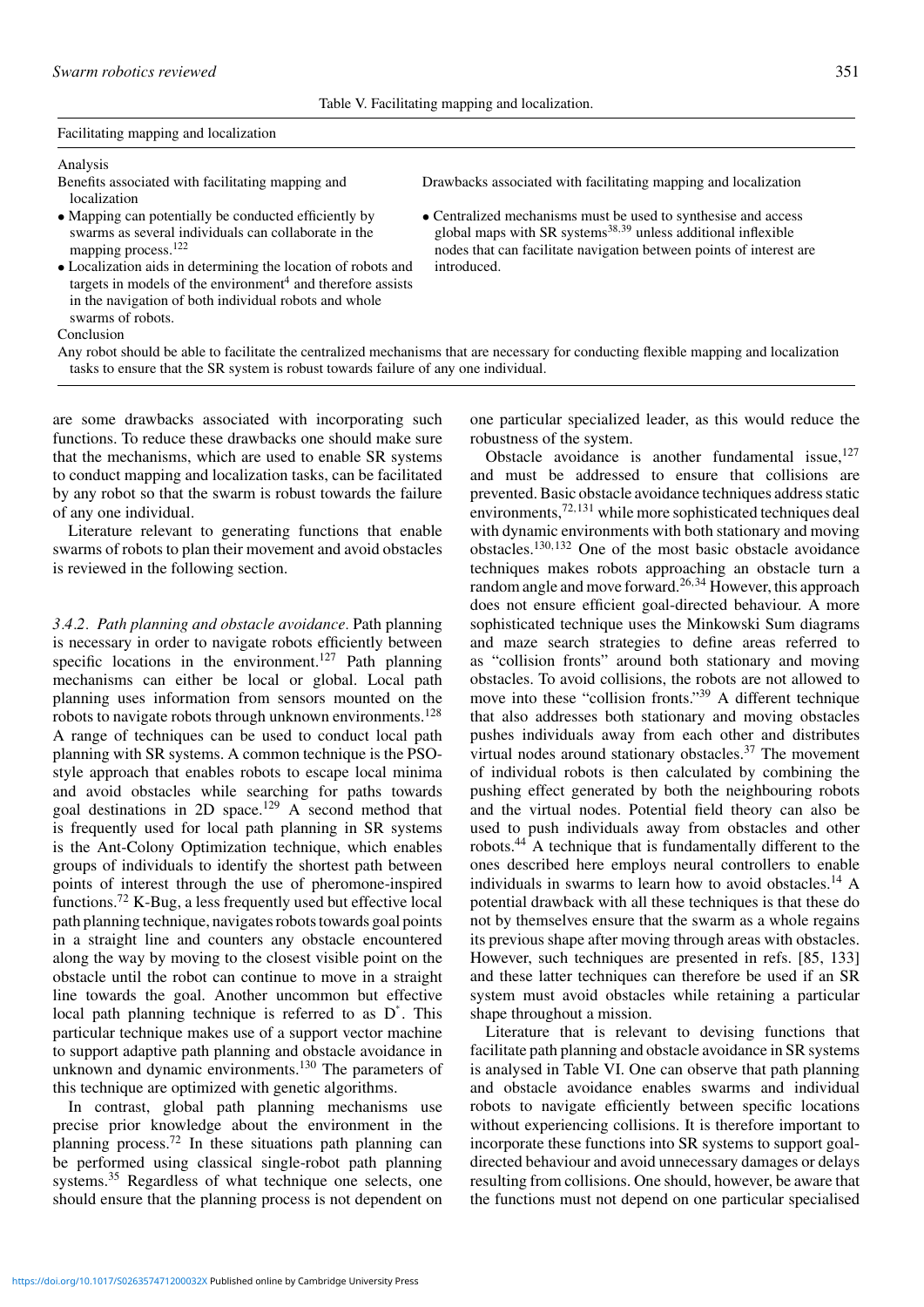Table VI. Incorporating path planning and obstacle avoidance functions.

| Analysis                                                                                                                                          |                                                                                                             |
|---------------------------------------------------------------------------------------------------------------------------------------------------|-------------------------------------------------------------------------------------------------------------|
| Benefits associated with                                                                                                                          | Important considerations                                                                                    |
| facilitating path planning and<br>obstacle avoidance                                                                                              | associated with path<br>planning and obstacle<br>avoidance functions                                        |
| • Enables swarms and<br>individual robots to move<br>efficiently between specific<br>locations without<br>experiencing collisions. <sup>127</sup> | • If these functions depend on<br>one particular leader, then<br>the system is prone to<br>failure. $37-39$ |
| Conclusion                                                                                                                                        |                                                                                                             |
| Use path planning and obstacle avoidance functions that<br>do not depend on a specialized leader.                                                 |                                                                                                             |

leader as this makes the system prone to failure if the leader breaks down or goes missing.<sup>37–39</sup> If a leader–follower paradigm is to be used, then the leader should be easily substituted with one of the followers.

Literature relevant to addressing the challenge of formulating functions that enable swarms of robots to transport and manipulate objects is reviewed in next section.

*3.4.3. Object transport and manipulation.* Research into the use of swarms for transport and manipulation tasks can have a significant economical and social impact, as large groups have the ability to conduct such tasks more effectively than individual entities. $36$  SR systems can perform three main types of transportation and manipulation functions. These functions are referred to as pushing, grasping and caging. Pushing<sup>134–139</sup> can be conducted when external forces, such as friction and gravity, are applied to an object, and it is useful when an object cannot be grasped. A drawback with pushing is that it is hard to predict the movement of the robots and the object that is being pushed, particularly when the object is being pushed over uneven terrain.<sup>136</sup> Grasping incorporates form or force closure and can make it possible to lift objects on top of other objects or obstacles. In order to grasp objects, the grasping apparatus must be capable of resisting any external forces being applied to the object. Lastly, caging refers to the introduction of a bounded movable area around an object and allows SR systems to transport or manipulate objects without having to maintain direct contact with the object, making this approach simple and robust.<sup>4</sup>*,*140*,*<sup>141</sup> In contrast to grasping, pure caging does not enable objects to be lifted.

An analysis of literature that has been reviewed in this section is summarized in Table VII. One can observe that it is natural to incorporate functions that allow SR systems to transport and manipulate objects, as large groups are able to perform tasks more efficiently than individuals. One can also observe that the three main types of transportation and manipulation functions have their own associated strengths and weaknesses. It is therefore important to select the function that most efficiently solves problems in the application area at hand.

| Table VII. Incorporating object transport and manipulation |
|------------------------------------------------------------|
| functions.                                                 |

| Facilitating object transport and manipulation                                                                                                                                               |                                                                                                                                                                                                                                                          |  |  |
|----------------------------------------------------------------------------------------------------------------------------------------------------------------------------------------------|----------------------------------------------------------------------------------------------------------------------------------------------------------------------------------------------------------------------------------------------------------|--|--|
| Analysis<br>Benefits associated with<br>facilitating object transport<br>and manipulation<br>• Large groups can perform<br>tasks more effectively than<br>individual entities. <sup>36</sup> | Important considerations when<br>facilitating object transport<br>and manipulation<br>• Different types of<br>transportation and<br>manipulation functions<br>(pushing, grasping and<br>caging) have their own<br>strengths and weaknesses. <sup>4</sup> |  |  |
| Conclusion                                                                                                                                                                                   |                                                                                                                                                                                                                                                          |  |  |
|                                                                                                                                                                                              | Devise mechanisms that enable SR systems to manipulate and<br>transport objects efficiently in the application area at hand.                                                                                                                             |  |  |

Literature relevant to how one can conserve and distribute energy resources among members of SR systems is reviewed in the following section.

# *3.5. The Energy Problem*

Some of the greatest problems for swarm robotics are energy-related, as the whole system may shut down if energy sources are depleted.<sup>77</sup> Researchers have approached this problem in different ways, including minimizing the weight of robots and pre-positioning energy sources into the environment, $32$  minimizing communication ranges of robots,<sup>33</sup> using directed rather than undirected connection links between robots,<sup>21,74</sup> minimizing oscillatory movements,  $37$  minimizing travel distances<sup>142</sup> and limiting the number of starts and stops performed by robots.<sup>143</sup>

Research on self-organizing sensors has also addressed the energy problems that occur when many individual "nodes" are incorporated into one system. Literature from this domain is therefore highly relevant to SR research. Relevant research on self-organizing sensors suggests that the energy problem can be addressed by reducing the difference in remaining energy among nodes, $47$  promoting energy-efficient node placement through the use of selforganization,<sup>144</sup> reducing transmission power by minimizing the use of direct communication, sending data in simple wave forms<sup>17,37,94</sup> and putting nodes to sleep when they are inactive. How often nodes must be active depends on the application area. For example, nodes monitoring a forest fire must be more active than nodes monitoring a glacier. Some self-organizing sensor literature also suggests using specialized mobile nodes to collect and transport data. The idea is that the lifetime of the sensors can be extended by reducing the need for multi-hop communication, which easily depletes the energy of nodes in certain active regions.<sup>40</sup>*,*<sup>113</sup> The energy usage of the specialized mobile nodes can be reduced by minimizing their travel speed and ensuring that they cooperate in their harvesting efforts.<sup>40</sup>*,*<sup>113</sup> One may also recharge the specialized nodes at appropriate base stations when necessary without affecting the nodes responsible for addressing onsite tasks.<sup>40</sup>

An overview and analysis of the literature that has been reviewed in this section is presented in Table VIII. It is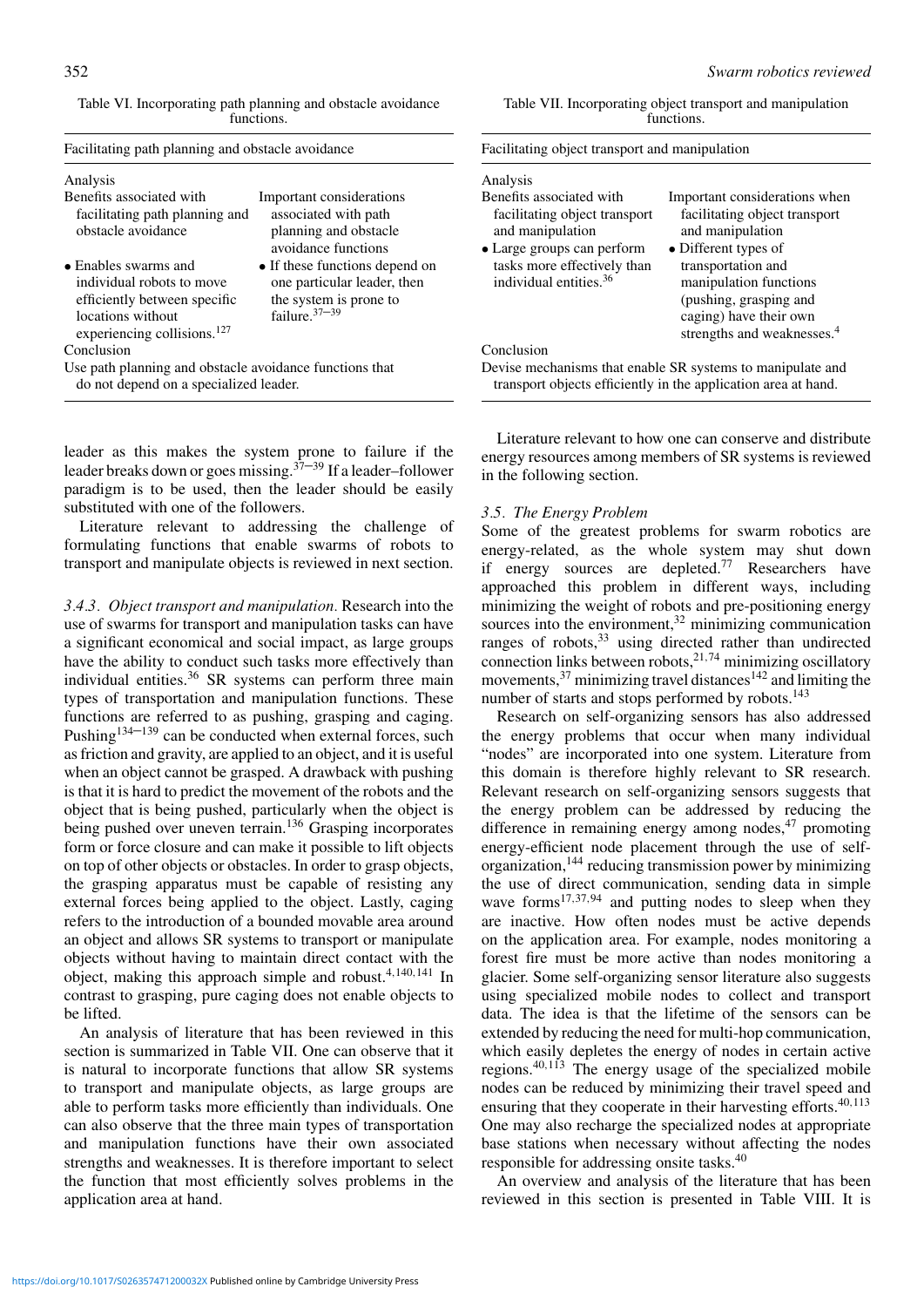Table VIII. Addressing the energy problem.

| Addressing the energy problem                                                           |                                                                                                                                   |  |  |
|-----------------------------------------------------------------------------------------|-----------------------------------------------------------------------------------------------------------------------------------|--|--|
| Analysis                                                                                |                                                                                                                                   |  |  |
| What is the energy problem?                                                             | Important considerations associ-<br>ated with the energy problem                                                                  |  |  |
| • The whole SR system can<br>shut down if energy sources<br>are depleted. <sup>77</sup> | • The physical design, including<br>weight and any action taken<br>by the robots, increases energy<br>consumption. <sup>145</sup> |  |  |
| Conclusion                                                                              |                                                                                                                                   |  |  |
| To prevent SR systems from shutting down prematurely, one                               |                                                                                                                                   |  |  |
| should ensure that the physical design and any activities                               |                                                                                                                                   |  |  |
| performed by the robots are energy-efficient. One should                                |                                                                                                                                   |  |  |
| also ensure that the robots could be recharged.                                         |                                                                                                                                   |  |  |

obvious that the energy problem is severe, as the whole SR system will shut down if energy sources are depleted. It is therefore important to ensure that both the physical design of the robots and any activity taken by the robots are energyefficient. It is also beneficial to take measures, which ensures that the robots can be recharged.

In the following section we will analyse the reviewed literature and generate a list of issues that should be addressed to overcome the challenges associated with getting closer to the realization of a practical SR system for real world applications.

# **4. Analysis and discussion**

Throughout this paper, we have discussed a series of challenges that must be resolved to get closer to the full realization of a practical SR system for real world applications. By reviewing and analysing seminal studies that tackle these challenges, we have drawn out a series of issues that should be addressed to overcome the challenges. These issues involve the following:

- (1) Devising a hybrid distributed scheme that overcomes the drawbacks of pure centralized and decentralized systems.
- (2) Devising a self-organizing SR system that can be supervised on an abstract level.
- (3) Ensuring that devised mechanisms are scalable and robust.
- (4) Generating and maintaining energy-efficient connected formations that support the task at hand.
- (5) Ensuring that any robot can facilitate mapping and localization mechanisms.
- (6) Incorporating path planning and obstacle avoidance mechanisms that do not depend on a particular specialized leader.
- (7) Devising mechanisms that enable SR systems to manipulate and transport objects efficiently in the application area at hand.
- (8) Taking measures to prevent the SR system from shutting down prematurely as a result of depleted energy sources.

The way in which the 148 reviewed studies relate to the above issues is illustrated in Fig. 1 (each issue is labelled in accordance to the above list). These particular studies have



Fig. 1. (Colour online) How the reviewed studies relate to the issues that should be addressed to overcome the challenges associated with realizing a practical SR system for real world applications.



Fig. 2. (Colour online) The number of issues each study addresses simultaneously.

been selected because these are high-quality examples from the body of seminal studies relevant to swarm robotics, and provide a representative sample of the important research that has been conducted in the area. One can observe that about 77% of the studies focus on the four most well-studied issues, namely issues 1, 3, 4 and 6. One can also observe that only about 23% of the studies focus on the four least studied issues, i.e. issues 2, 5, 7 and 8. This shows that there is a wide discrepancy between the amount of research effort that has gone into the most and the least studied issues. It also shows that the future SR research should aim to investigate how these less studied issues can be addressed to provide a more complete understanding of how a practical SR system for real world applications can be realized.

The number of issues stipulated above, which each study addresses simultaneously, is illustrated in Fig. 2. One can observe that about 43.9% of the studies only address one of the eight issues, and that only about 4.7% of the studies focus on five issues. No study addresses six issues or more. This shows that a "complete" SR system for real world applications has not been synthesized as yet. Therefore, an opportunity exists for further research to be conducted in the SR domain. The results also show that future SR research should take more of the described issues into account simultaneously to get closer to a more complete SR system for real world applications.

# **5. Conclusion**

This paper investigated how one can get closer to a practical SR system for real world applications. The paper commenced with a brief history of swarm robotics. Some of the strengths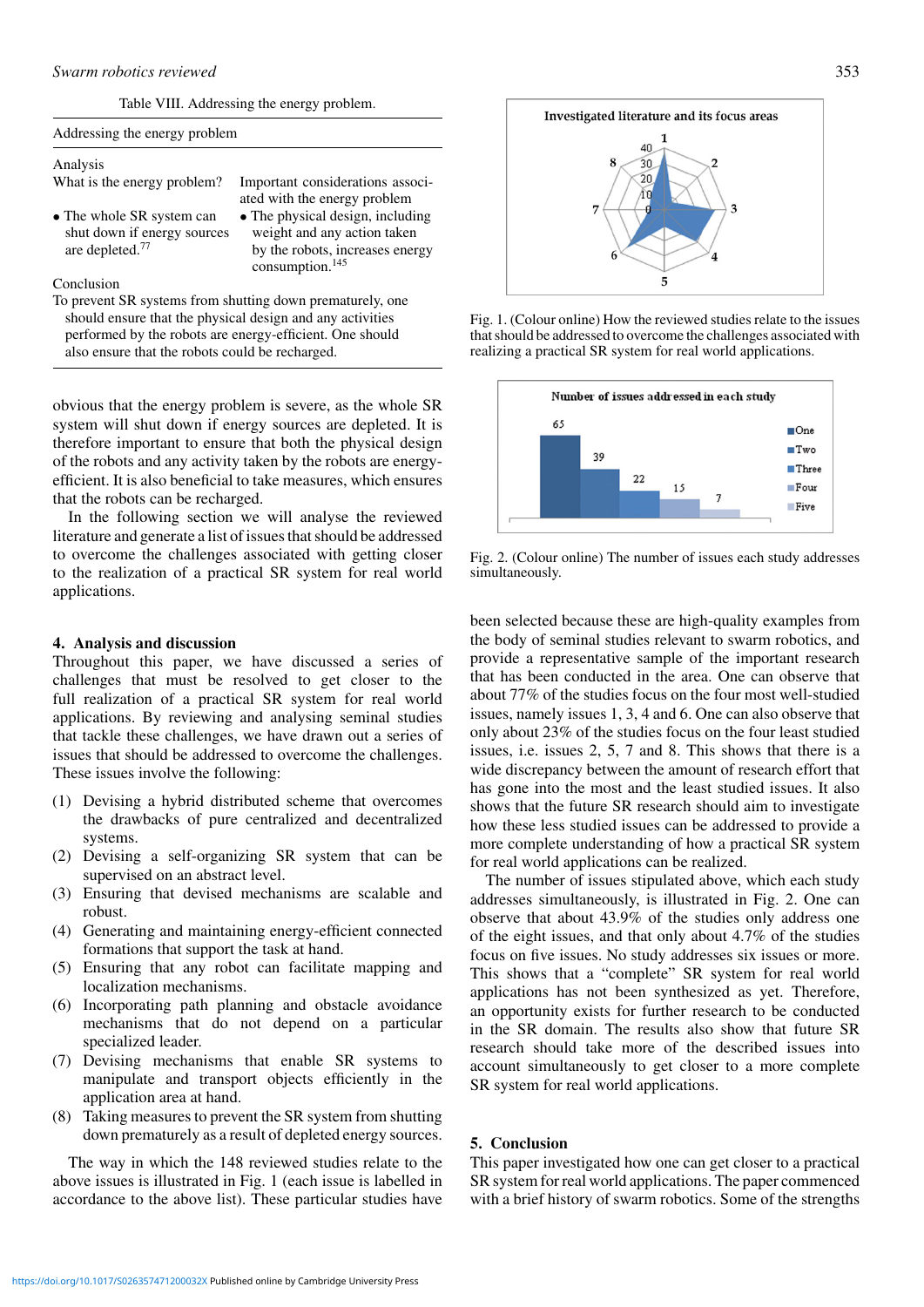and weaknesses associated with SR systems were then presented along with a series of important application areas, including a brief overview of the various robots that can be incorporated into SR systems. Literature that investigates a series of challenges that should be tackled to get closer to an ideal SR system for real world applications was then reviewed. By analyzing the reviewed literature, we identified eight issues that need to be addressed to overcome these challenges. On the basis of further analysis, it was established that current SR research efforts mostly focus on only four of these eight challenges, and therefore fail to investigate the issues in a balanced manner. Future SR research work should therefore aim to investigate how the neglected issues can be addressed to support a more complete understanding of how a practical SR system for real world applications can be realized. It was also revealed that no SR study currently addresses more than five of the eight issues. Future SR research should therefore also aim to devise systems that address larger numbers of issues simultaneously.

## **Acknowledgments**

This work was supported in part by Lise and Arnfinn Hejes Grant for Education and Research. We would like to thank Adv. Harald Røer for administering the grant. We would also like to thank Dimitra Bowen for her comments and insightful suggestions for improving the paper.

### **References**

- 1. E. Sahin, *Swarm Robotics: From Sources of Inspiration to Domains of Application*, Lecture Notes in Computer Science 3342 (Springer-Verlag, New York, 2005) pp. 10–20.
- 2. J. Kennedy and C. Eberhart (eds.), *Swarm Intelligence*. The Morgan Kaufann Series in Evolutionary Computation (D. Fogel, ed.) (Morgan Kaufman, San Fransisco, 2001) 512 pp.
- 3. E. Bonabeau, M. Dorigo and G. Theraulz, *Swarm Intelligence* (Oxford University Press, New York, 1999).
- 4. Y. Mohan and S. Ponnambalam, "An Extensive Review of Research in Swarm Robotics," *Proceedings of the World Congress on Nature & Biologically Inspired Computing*, Coimbatore, India (2009).
- 5. G. Beni and J. Wang, "Swarm Intelligence," *Proceedings of the Seventh Annual Meeting of Swarm Intelligence*, Tokyo, Japan (1989).
- 6. R. Dorf, *Concise International Encyclopedia of Robotics: Applications and Automation* (Wiley-Interscience, New York, 1990).
- 7. O. Holland and G. Walter, "The Pioneer of Real Artificial Life," *Proceedings of the International Workshop on Artificial Life* (MIT Press, Cambridge, Massachusetts, 1997).
- 8. F. Ducatelle, et al., "Mobile Stigmergic Markers for Navigation in a Heterogeneous Robotic Swarm," **In**: *Proceedings of the 7th International Conference on Swarm Intelligence*, Brussels, Belgium, LNCS 6234 (Springer, Berlin, Germany, 2010) pp. 456–463.
- 9. C. Pinciroli et al., "Self-Organised Recruitment in a Heteregeneous Swarm," *Proceedings of 14th International Conference on Advanced Robotics*, Munich, Germany (2009).
- 10. S. Hauert, J. Zufferey and D. Floreano, "Evolved swarming without positioning information: An application in aerial communication relay," *Auton. Robots* **26**(1), 21–32 (2008).
- 11. R. Mayet et al., "Antbots: A Feasible Visual Emulation of Pheromone Trails for Swarm Robots," **In**: *Proceedings of the 7th International Conference on Swarm Intelligence*, Brussels, Belgium, LNCS 6234 (Springer, Berlin, Germany, 2010) pp. 84–94.
- 12. G. Pini et al., "Task Partitioning in Swarms of Robots: Reducing Performance Losses due to Interference at Shared Resources in Informatics in Control Automation and Robotics," **In**: *Proceedings of the Informatics in Control Automation and Robotics*, LNEE 85 (Springer-Verlag, Berlin, Germany, 2011) pp. 217–228.
- 13. T. Fukuda and S. Nakagawa, "A Dynamically Reconfigurable Robotic System (Concept of a System and Optimal Configurations)," **In**: *Proceedings of the International Conference on Industrial Electronics, Control, and Instrumentation*, Cambridge, Massachusetts (1987) pp. 588– 595.
- 14. V. Trianni et al., "From Solitary to Collective Behaviours: Decision Making and Cooperation," **In**: *Proceedings of the 9th European Conference on Artificial Life* (Springer-Verlag, Berlin, Germany, 2007).
- 15. Ö. Yildiz, R. Gokal and A. Yilmaz, "Underwater robot swarms and their applications," *Int. J. Technol. Sci.* **1**(3), 37–50 (2011).
- 16. M. Joordens and M. Jamshidi, "Consensus control for a system of underwater swarm robots," *IEEE Syst. J.* **4**(1), 65– 73 (2010).
- 17. K. Mills, "A brief survey of self-organization in wireless sensor networks," *Wirel. Commun. Mob. Comput.* **7**, 823–834 (2007).
- 18. V. Trianni and S. Nolfi, "Self-Organising Sync in a Robotic Swarm," **In**: *Proceedings of the First International Workshop on Non-Linear Dynamics and Synchronization* (Shaker Verlag, Aachen, Germany, 2008).
- 19. C. Reynolds, "Flocks, herds and schools: A distributed behavioral model," *Comput. Graph.* **21**(4), 25–34 (1987).
- 20. S. Martinez, J. Cortes and F. Bullo, "Motion coordination with distributed information," *IEEE Control Syst. Mag.* **27**(4), 75– 88 (2007).
- 21. B. Anderson, C. Yu and J. Hendrickx, "Rigid graph control architectures for autonomous formations," *IEEE Control Syst. Mag.* 28(6), 48–63 (2008).
- 22. G. Lafferriere et al., "Decentralized control of vehicle formations," *Syst. Control Lett.* **54**(9), 899–910 (2005).
- 23. S. Camazine et al., *Self-Organisation in Biological Systems* (Princeton University Press, Princeton, NJ, 2001).
- 24. B. Bassler, "How bacteria talk to each other: Regulation of gene expression by quorum sensing," *Curr. Opin. Microbiol.* **2**(6), 582–587 (1999).
- 25. E. Ben-Jacob, "Bacterial self-organization: Co-enhancement of complexification and adaptability in a dynamic environment," *Phil. Trans. R. Soc. Lond.* A **361**, 1283–1312 (2003).
- 26. J. Pugh and A. Martinoli, "Distributed Adaptation in Multi-Robot Search using Particle Swarm Optimization," *Proceedings of the 10th International Conference on the Simulation of Adaptive Behaviour*, Osaka, Japan (2008).
- 27. M. Mamei, M. Vasari and F. Zambonelli, "Experiments of morphogenesis in swarms of simple mobile robots," *Appl. Artif. Intell.* **18**(9–10), 903–919 (2004).
- 28. G. Hinchey, R. Sterritt and C. Rouff, "Swarms and swarm intelligence," *Computer* **40**(4), 111–113 (2007).
- 29. B. Adams et al., "Humanoid robots: A new kind of tool," *IEEE Intell. Syst. Control lett.* **15**(4), 25–31 (2000).
- 30. D. Hart, "Reducing Swarming Theory to Practice for UAV Control," *Proceedings of the IEEE Aerospace Conference*, Big Sky, Montana (2004).
- 31. P. Vincent and I. Rubin, "A Framework and Analysis for Cooperative Search Using UAV Swarms," **In**: *Proceedings of the ACM Symposium on Applied Computing*, Nicosia, Cyprus  $(2004)$  79–86.
- 32. S. Edwards, *Swarming on the Battlefield* (Rand, Santa Monica, California, 2000) 88 pp.
- 33. J. Cortes et al., "Coverage control for mobile sensing networks," *IEEE Trans. Robot. Autom.* **20**(2), 243–255 (2004).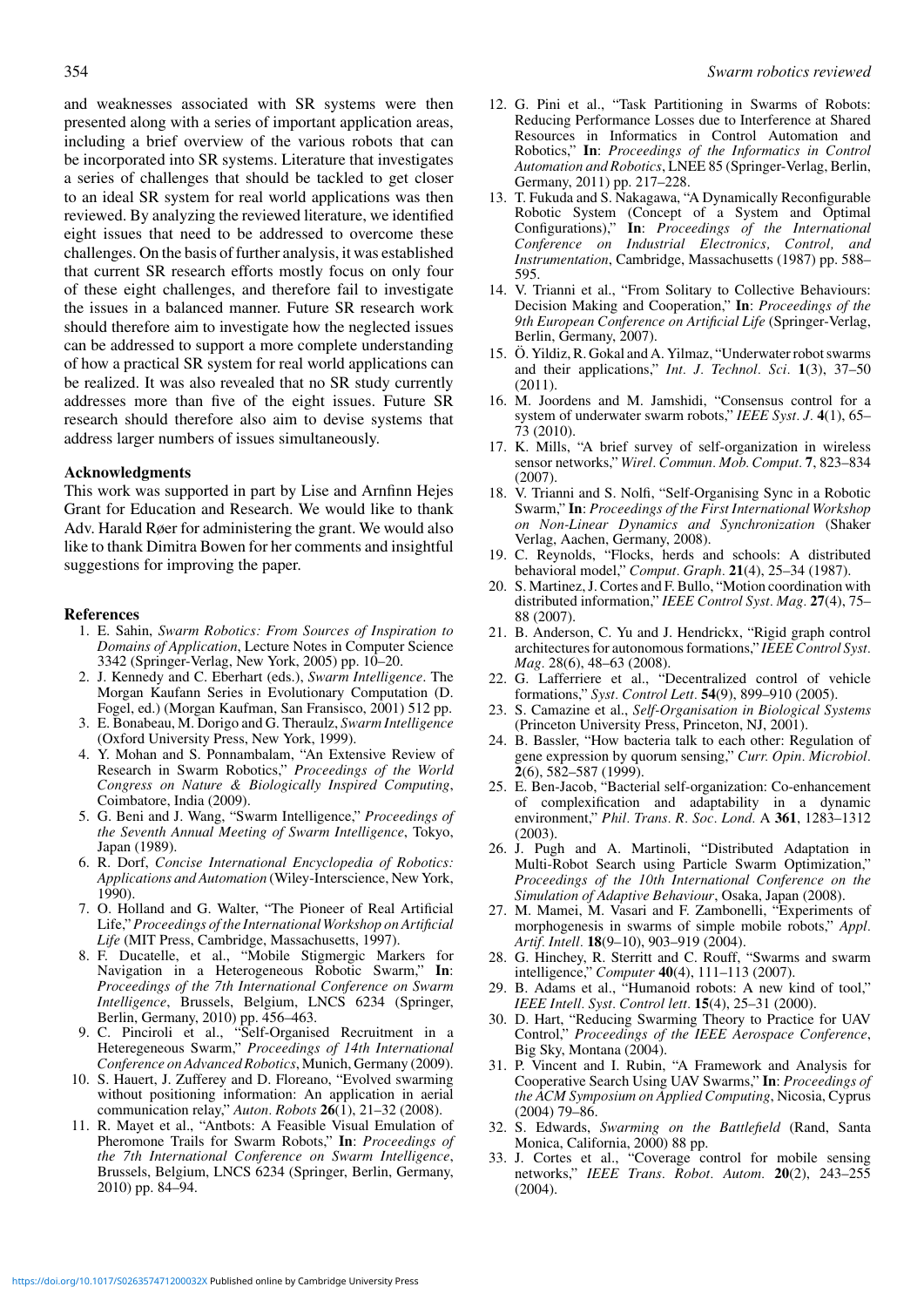- 34. K. Lerman, A. Martinoli and A. Galstyan, *A Review of Probabilistic Macroscopic Models for Swarm Robotic Systems*, LNCS 3342 (Springer-Verlag, New York, 2005) pp. 143–152.
- 35. Y. Cao, S. Fukunaga and A. Kahng, "Cooperative mobile robotics: Antecedents and directions," *Auton. Robots* **4**(1), 7–27 (1997).
- 36. J. C. Barca, G. Rumantir and R. Li, "A Concept for Optimizing Behavioural Effectiveness & Efficiency," **In**: *Intelligent Engineering Systems and Computational Cybernetics* (T. Machado, B. Patkai and J. Rudas, eds.) (Springer-Verlag, Berlin, Germany 2008) pp. 449–458.
- 37. M. Ma and Y. Yang, "Adaptive triangular deployment algorithm for unattended mobile sensor networks," *IEEE Trans. Comput.* **56**(7), 946–958 (2007).
- 38. L. Parker, "Designing Control Laws for Cooperative Agent Teams," *Proceedings of the IEEE International Conference on Robotics and Automation*, Hidden Valley, Pennsylvania (1993).
- 39. V. Lumelsky and K. Harinarayan, "Decentralized Motion Planning for Multiple Mobile Robots: The Cocktail Party Model," *Journal of Autonomous Robots.* **4**(1), 121–135 (1997).
- 40. Y. Gu et al., "Data harvesting with mobile elements in wireless sensor networks," *Comput. Netw.* **50**(17), 3449–3465 (2006).
- 41. X. Li et al., *Localized Self-Deployment of Mobile Sensors for Optimal Focused-Coverage Formation* (Carleton University, Ottawa, Canada, 2008) pp. 1–18.
- 42. J. Cortés, S. Martínez and F. Bullo, "Spatially-distributed coverage optimization and control with limited-range interactions," *ESAIM, Control Optim. Calc. Var.* **11**(4), 691– 719 (2005).
- 43. J. Cortés and F. Bullo, "Coordination and geometric optimization via distributed dynamical systems," *SIAM J. Control Optim.* **44**(5), 1543–1574 (2005).
- 44. A. Howard, M. Matarić and G. Sukhatme, "Mobile Sensor Network Deployment Using Potential Fields: A Distributed, Scalable Solution to the Area Coverage Problem," *Proceedings of the 6th International Symposium on Distributed Autonomous Robotics Systems*, Fukuoka, Japan (2002).
- 45. J. Penders et al., "A Robot swarm assisting a human firefighter," *Adv. Robot.* **25**(1–2), 93–117 (2011).
- 46. J. Colorado, A. Barrientos, C. Rossi and J. del Cerro, "Followthe-Leader Formation Marching Through a Scalable O(log2n) Parallel Architecture," *Proceedings of the IEEE/RJS 2010 International Conference on Intelligent Robots and Systems*, Taiwan (2010).
- 47. N. Heo and P. Varshney, "Energy-Efficient deployment of intelligent mobile sensor networks," *IEEE Trans. Syst. Man Cybern.* **35**(1), 78–92 (2005).
- 48. G. Dudek et al., "A Taxonomy for Swarm Robots," *Proceedings of the IEEE/RSJ IROS*, Tokyo, Japan (1993).
- 49. G. Beni, *From Swarm Intelligence to Swarm Robotics*, Lecture Notes in Computer Science 3342 (Springer-Verlag, New York, 2005), pp. 1–9.
- 50. T. Fong, I. Nourbakhsh and K. Dautenhahn, "A survey of socially interactive robots," *Robot. Auton. Syst.* **42**(3–4), pp. 143–166 (2003).
- 51. L. Parker, "Current state of the art in distributed autonomous mobile robotics," *Distrib. Auton. Robot. Syst.* **4**, 3–12 (2000).
- 52. A. Winfield, C. Harper and J. Nembrini, "Towards the Application of Swarm Intelligence in Safety Critical Systems," *Proceedings of the 1st Institution of Engineering and Technology International Conference on System Safety*, London (2006).
- 53. R. Großand M. Dorigo, "Fifty Years of Self-Assembly Experimentation," *Proceedings of the Workshop on Self-Reconfigurable Robots*/*Systems and Applications* (2007).
- 54. G. Dudek et al., "A taxonomy for multi-agent robotics," *Auton. Robots* **3**, 375–397 (1996).
- 55. H. Asama, "Distributed autonomous robotic system configurated with multiple agents and its cooperative behaviors," *J. Robot. Mechatronics* **3**(4), 199–204 (1992).
- 56. D. Karaboga and B. Akay, "A survey: Algorithms simulating bee swarm intelligence," *Artifial Intell. Rev.* **31**, 61–85 (2009).
- 57. Y. Chen and Z. Wang, "Formation Control: A Review and a New Consideration," *Proceedings of the IEEE*/*RSJ International Conference on Intelligent Agents and Systems* (2005).
- 58. J. Roberts et al., "Eye-bot flyer," available at: http://lis.epfl. ch/research/projects/Eyebot/info/eye-bot-flyer.pdf. (accessed Nov 20, 2009). [cited November 20, 2009].
- 59. J. Elston and E. Frew, "Hierarchical Distributed Control for Search and Tracking by Heterogeneous Aerial Robot Networks," **In**: *Proceedings of the IEEE International Conference on Robotics and Automation* (IEEE Press, Piscataway, NJ, 2008) pp. 170–175.
- 60. A. Christensen, R. O'Grady and M. Dorigo, "Morphology control in a multirobot system," *IEEE Robot. Autom. Mag.* **14**(4), 18–25 (2007).
- 61. E. Macdonald, "Multi-Robot Assignment and Formation Control," *Master's Thesis*(School of Electrical and Computer Engineering, Georgia Tech., Atlanta, 2011) 76 pp.
- 62. N. Hoff, R. Wood and R. Nagpal, "Effect of Sensor and Actuator Quality on Robot Swarm Algorithm Performance," **In**: *Proceedings of the IEEE/RSJ International Conference on Intelligent Robots and Systems*, San Francisco, California, (2011) pp. 4989–4994.
- 63. A. Christensen, R. Grady and M. Dorigo, "A Mechanism to Self-Assemble Patterns with Autonomous Robots," **In**: *Proceedings of the 9th European conference on Advances in Artificial Life* (Springer, Berlin, Germany, 2007) pp. 716– 725.
- 64. N. Bowden et al., "Self-Assembly of mesoscale objects into ordered two-dimensional arrays," *Science* **276**(5310), 233– 235 (1997).
- 65. T. Fukada et al., "Self-Organising Robots Based on Cell Structures," *IEEE Int. Workshop on Intelligent Robotics* (IEEE Computer Society Press, Los Alamitos, 1988).
- 66. R. Gross et al., "Autonomous self-assembly in swarm-bots," *IEEE Trans. Robot.* **22**(6), 1115–1130 (2006).
- 67. E. Tuci et al., "Cooperation through self-assembly in multirobot systems,"*ACM Trans. Auton. Adapt. Syst.* **1**(2), 115–150 (2006).
- 68. S. Murata et al., "M-TRAN: Self-reconfigurable modular robotic system," *IEEE/ASME Trans. Mech.* **7**(4), 431–441 (2002).
- 69. K. Kotay and D. Rus, "Motion Synthesis for the Self-Reconfiguring Molecule," *Proceedings of the IEEE*/*RSJ International Conference on Robots and Systems*, Victoria, Canada (1998).
- 70. M. Yim, "A Reconfigurable Modular Robot with Many Modes of Locomotion," **In**: *Proceedings of the JSM International Conference on Advanced Mechatronics* (1993) pp. 283–288.
- 71. G. Hamlin and A. Sanderson, "Tetrobot, Modular Robotics: Prototype and Experiments," *Proceedings of the IEEE International Conference on Intelligent Robots and Systems*, Osaka, Japan (1996).
- 72. B. Garro, H. Sossa and R. Vazquez, "Evolving Ant Colony System for Optimizing Path Planning in Mobile Robots, *Proceedings of the Fourth Congress of Electronics, Robotics and Automotive Mechanics*, Morelos, Mexico (2007).
- 73. C. Clark, S. Rock and J. Latombe, "Motion Planning for Multiple Mobile Robot Systems using Dynamic Networks," *Proceedings of the IEEE International Conference on Robotics and Automation* (2003).
- 74. B. Fidan, C. Yu and B. Anderson, "Acquiring and maintaining persistence of autonomous multi-vehicle formations," *IET Control Theory Appl.* **1**(2), 452–460 (2007).
- 75. H. Zhang, V. Kumar and J. Ostrowski, "Motion Planning with Uncertainty," *Proceedings of the IEEE International*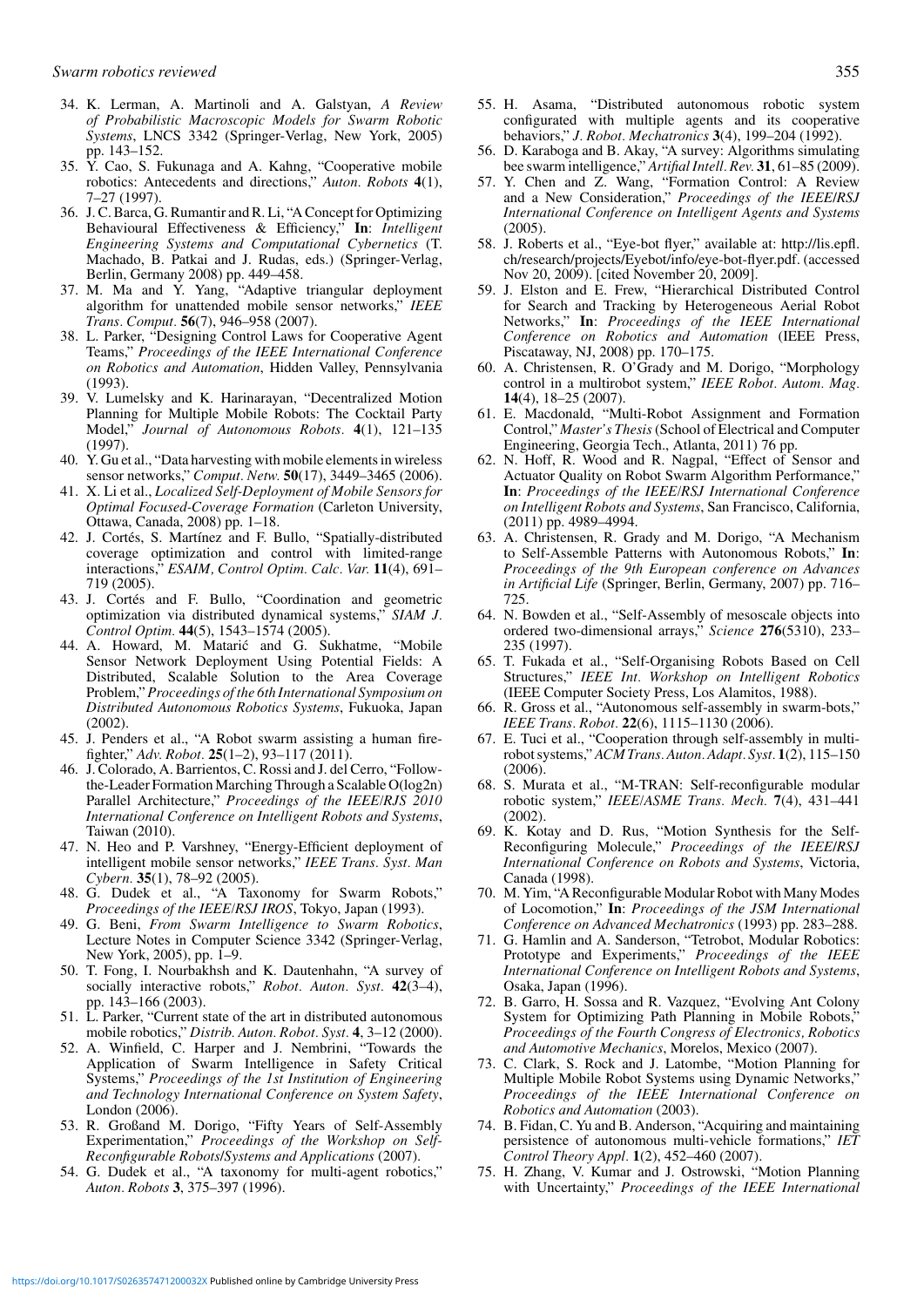*Conference on Robotics and Automation*, Leuven, Belgium (1998).

- 76. G. Wang, G. Cao and T. La Porta, "Movement-assisted sensor deployment," *IEEE Trans. Mobile Comput.* **5**(6), 640–652  $(2006)$ .
- 77. T. Erent et al., "Operations on rigid formations of autonomous agents," *Commun. Inf. Syst.* **3**(4), 223–258 (2004).
- 78. R. Olfati-Saber and R. Murray, "Distributed Cooperative Control of Multiple Vehicle Formations Using Structural Potential Functions," **In**: *Proceedings of the 15th IFAC World Congress*, Barcelona, Spain (2002) pp. 1–6.
- 79. R. Saber and R. Murray, "Graph rigidity and distributed formation stabilization of multi-vehicle systems," *Proceedings of the 41st IEEE Conference on Decision and Control*, Las Vegas, Nevada (2002).
- 80. M. Mesbahi and M. Egerstedt (eds.), *Graph Theoretic Methods in Multiagent Networks. Applied Mathematics* (Princeton University Press, NJ, 2010) 401 pp.
- 81. W. Ren, W. Beard and E. Atkins, "Information consensus in multivehicle cooperative control," *IEEE Control Syst. Mag.* **27**(2), 71–82 (2007).
- 82. W. Ren, "Consensus strategies for cooperative control of vehicle formations," *IET Control Theory Appl.* **1**(2), 505–512 (2007).
- 83. T. Arai and J. Ota, "Motion planning of multiple robots," *Proceedings of the IEEE/RSJ IROS*, Raleigh, North Carolina (1992) pp. 1761–1768.
- 84. K. Sugihara and I. Suzuki, "Distributed Motion Coordination of Multiple Mobile Robots," *Proceedings of the IEEE International Symposium on Intelligent Control*, Philadelphia (1990).
- 85. J. Desai, V. Kumar and J. Ostrowski, "Control of Changes in Formation for a Team of Mobile Robots," *Proceedings of the IEEE International Conference on Robotics and Automation*, Detroit, Michigan (1999).
- 86. C. Belta and V. Kumar, "Trajectory Design for Formations of Robots by Kinetic Energy Shaping," *Proceedings of the ICRA '02. IEEE International Conference on Robotics and Automation*, Washington, DC (2002).
- 87. S. Sandeep, B. Fidan and C. Yu, "Decentralized Cohesive Motion Control of Multi-Agent Formations," *Proceedings of the 14th Mediterranean Conference on Control and Automation*, Ancona, Italy (2006).
- 88. L. Cheng, Z. Hou and M. Tan, "Decentralized Adaptive Leader-Follower Control of Multi-Manipulator System with Uncertain Dynamics," *Proceedings of the 34th Annual Conference of IEEE Industrial Electronics*, Orlando, Florida (2008).
- 89. G. Baldassarre et al., "Self-organised coordinated motion in groups of physically connected robots," *IEEE Trans. Syst. Man Cybern.* **37**(1), 224–239 (2007).
- 90. C. Ampatzis et al., "Evolving self-assembly in autonomous homogeneous robots: Experiments with two physical robots," *Artif. Life* **15**(4), 465–484 (2009).
- 91. V. Trianni and S. Nolfi, "Self-organising sync in a robotic swarm. A dynamical system view," *IEEE Trans. Evol. Comput. (special issue on Swarm Intell.)* **13**(4), 722–741 (2009).
- 92. D. Kim and S. Han, "Robust Self-Organization for Swarm Robots," *Proceedings of the International Conference on Control, Automation and Systems*, Seoul (2008).
- 93. V. Sperati, V. Trianni and S. Nolfi, "Evolution of Self-Organised Path Formation in A Swarm of Robots," *Proceedings of the 7th International Conference on Swarm ANTS'10*, Mumbai, India (Dec. 2010).
- 94. D. Marinescu, G. Marinescu and C. Yu, "Self-Organizing Sensor Networks," **In**: *Proceedings of the 3rd International Symposium on Wireless Pervasive Computing*, Santorini (2008) pp. 288–292.
- 95. G. Castelli, R. Menezes and F. Zambonelli, "Self-Organized Control of Knowledge Generation in Pervasive

Computing Systems," **In**: *SAC'09.* (ACM, Honolulu, Hawaii, 2009).

- 96. Y. Jin and Y. Meng, "Morphogenetic robotics: An emerging new field in developmental robotics," IEEE Trans. Syst. Man Cybern. **C**: Appl. Rev. **41**(2), 145–160 (2011).
- 97. M. Zhang et al., "Dynamic artificial potential field based multi-robot formation control," *Proceedings of the IEEE Instrumentation and Measurement Technology Conference*, Austin, Texas (2010).
- 98. Y. Lu, Y. Guo and Z. Dong, "Multiagent flocking with formation in a constrained environment," *J. Control Theory Appl.* **8**(2), 151–159 (2010).
- 99. A. Winfield, "Safety in numbers: Fault-tolerance in robot swarms," *Int. J. Modelling Identifi. Control* **1**(1), 30–38 (2006).
- 100. X. Bai et al., "Deploying wireless sensors to achieve both coverage and connectivity," *Proceedings of the 7th ACM International Symposium on Mobile ad hoc Networking and Computing*, Florence, Italy (2006).
- 101. J. Desai, P. Ostrowski and V. Kumar, "Modeling and control of formations of nonholonomic mobile robots," *Trans. Robot. Autom.* **17**(6), 905–908 (2001).
- 102. B. Smith et al., "Automatic Formation Deployment of Decentralized Heterogenous Multi-Robot Networks with Limited Sensing Capabilities," *Proceedings of the IEEE International Conference on Robotics and Automation*, Kobe International Conference Center, Kobe, Japan (2009).
- 103. Y. Jin, Y. Meng and Guo, H., "A Morphogenetic Self-Organization Algorithm for Swarm Robotic Systems Using Relative Position Information," *Proceedings of the UK Workshop on Computational Intelligence (UKCI)*, Colchester, UK (September 2010).
- 104. M. Mamei, M. Vasirani and F. Zambonelli, "Experiments of morphogenesis in swarms of simple robots," *Appl. Artificial Intell.* **18**(9–10), 903–919 (2004).
- 105. H. Guo, Y. Meng and Y. Jin, "Analysis of Local Communication Load in Shape Formation of a Distributed Morphogenetic Swarm Robotic System," *Proceedings of the IEEE Congress on Evolutionary Computation (CEC)*, Barcelona, Spain (2010).
- 106. L. Barnes, M. Fields and K. Valavanis, "Swarm formation control utilizing elliptical surfaces and limiting functions, *IEEE Trans. Syst. Man Cybern.* **39**(6), 1434–1445 (2009).
- 107. Z. Xue and J. Zeng, "Formation Control Numerical Simulations of Geometric Patterns for Unmanned Autonomous Vehicles with Swarm Dynamical Methodologies," *Proceedings of the International Conference on Measuring Technology and Mechatronics Automation*, Zhangjiajie, China (2009).
- 108. Y. Esin and M. Unel, "Formation control of nonholonomic mobile robots using implicit polynomials and elliptic Fourier descriptors," *Turk. J. Electr. Eng. Comput. Sci.* **18**(5), 765– 780 (2010).
- 109. D. Grossman, S. Aranson and E. Jacob, "Emergence of agent swarm migration and vortex formation through inelastic collisions," *New J. Phys.* **10**, 1–10 (2008).
- 110. H. Tanner, G. Pappas and V. Kumar, "Leader-to-formation stability," *IEEE Trans. Robot. Autom.* **20**(3), 443–455 (2004).
- 111. V. Gazi and K. Passino, "Stability analysis of swarms," *IEEE Trans. Autom. Control* **48**(4), 692–697 (2003).
- 112. X. Han et al., "Deploying Directional Wireless Sensors with Guaranteed Coverage and Connectivity," *Proceedings of IEEE SECON* (2008).
- 113. E. Ekici, Y. Gu and D. Bozdag, "Mobility-based communication in wireless sensor networks," *IEEE Commun. Mag.* **44**(7), 56–62 (2006).
- 114. J. Cortes, S. Martinez and F. Bullo, "Robust rendezvous for mobile autonomous agents via proximity graphs in arbitrary dimensions," *IEEE Trans. Autom. Control* **51**(8), 1289–1298 (2006).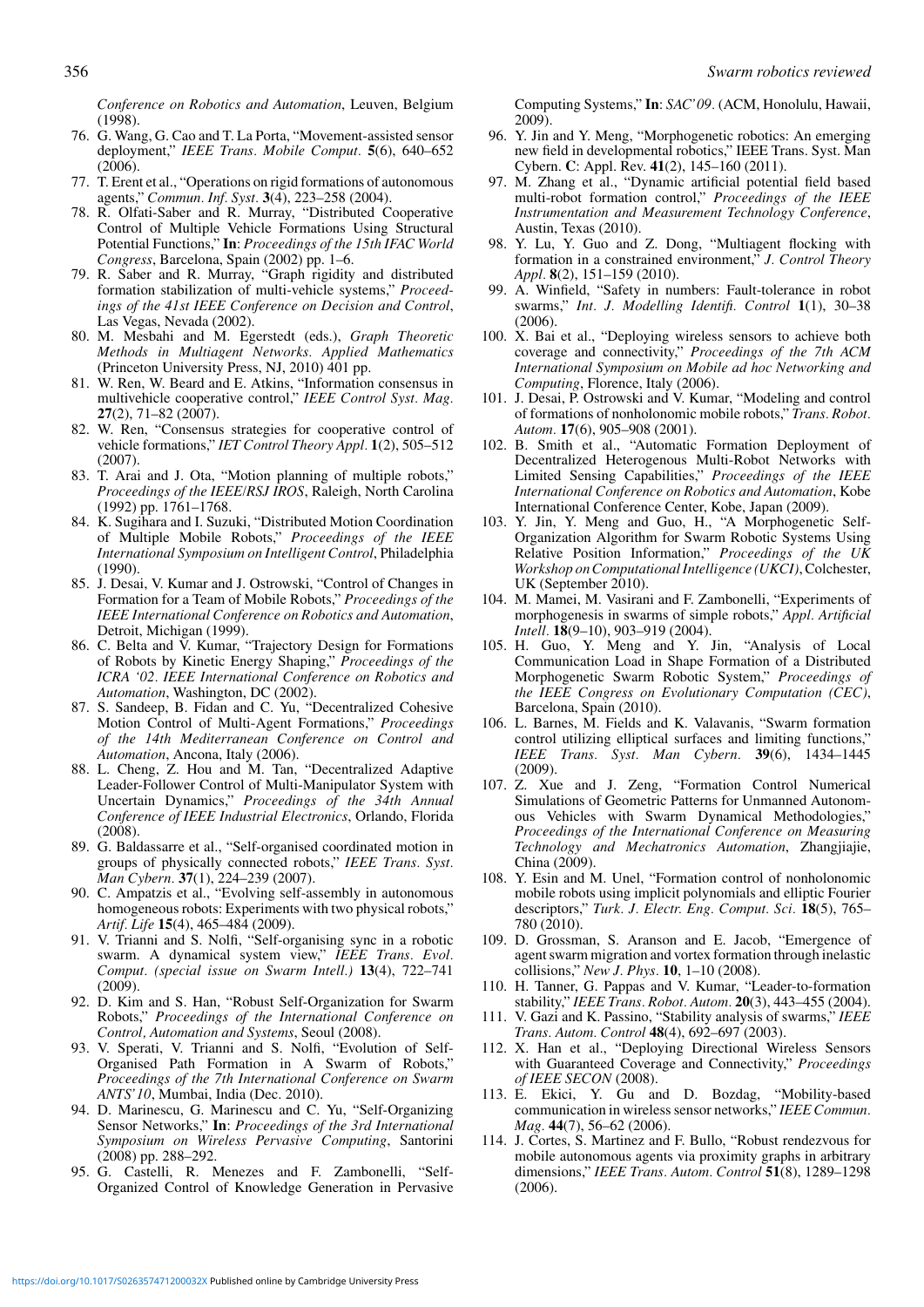- 115. G. Tanner, A. Jadbabaie and J. Pappas, "Flocking in fixed and switching networks," *IEEE Trans. Autom. Control* **52**(5), 863–868 (2007).
- 116. R. Olfati-Saber, "Flocking for multi-agent dynamic systems: Algorithms and theory," *IEEE Trans. Autom. Control* **51**(3), 401–420 (2006).
- 117. J. Esposito, "Maintaining wireless connectivity constraints for robot swarms in the presence of obstacles," *J. Robot.* **2011**, 1–12 (2011).
- 118. S. Kernbach, "Three Cases of Connectivity and Global Information Transfer in Robot Swarms," **In**: *Computing Research Repository.* Vol. abs/1109.4221, 1–14 (2011).
- 119. S. Thrun, *Robotic Mapping: A Survey in Exploring Artificial Intelligence in the New Millennium* (Morgan Kaufmann, San Francisco, California, 2002).
- 120. D. Portugal and R. Rocha, "A Survey on Multi-robot Patrolling Algorithms," **In**: *Proceedings of the IFIP Advances in Information and Communication Technology* (2011) pp. 139–146.
- 121. A. Lyuba et al., "An Approach to Multi-Robot Site Exploration Based on Principles of Self-Organisation," *Proceedings of the International Conference on Intelligent Robotics and Applications* (2010).
- 122. N. Alunni et al., "Hierarchical Swarm Robotics," project number GSF113, *Graduate Thesis* (Worcester Polytechnic Institute, 2011) 103 pp.
- 123. K. O'Hara et al., "Physical Path Planning Using the GNATs," **In**: *Proceedings of the IEEE International Conference on Robotics and Automation* (2005) pp. 709–714.
- 124. M. Hofmeister, M. Liebsch and A. Zell, "Visual Self-Localization for Small Mobile Robots with Weighted Gradient Orientation Histograms," *Proceedings of the 40th International Symposium on Robotics* (2009).
- 125. W. Jatmiko, K. Sekiyama and T. Fukuda, "A pso-based mobile robot for odor source localization in dynamic advectiondiffusion with obstacles environment: theory, simulation and measurement," *IEEE Comput. Intell. Mag.* **2**(2), 37–51 (2007).
- 126. R. Groß et al., "Division of Labour in Self-Organized Groups," **In**: *SAB 2008* (M. Asada, ed.) (Springer-Verlag, Berlin, Germany, 2008) pp. 426–436.
- 127. N. Buniyamin et al., "Robot global path planning overview and a variation of ant colony system algorithm," *Int. J. Math. Comput. Simul.* **5**(1), 9–16 (2011).
- 128. B. Lei and W. Li, "A Fuzzy Behaviours Fusion Algorithm for Mobile Robot Real-time Path Planning in Unknown Environment," *Proceedings of the 2007 IEEE International Conference on Integration Technology Shenzhen*, China (2007).
- 129. G. Rigatos, "Distributed gradient and particle swarm optimization for multi-robot motion planning," *Robotica* **26**, 357–370 (2008).
- 130. J. Tian, M. Gao and E. Lu, "Dynamic Collision Avoidance Path Planning for Mobile Robot Based on Multi-Sensor Data Fusion by Support Vector Machine," *Proceedings of the 2007 IEEE International Conference on Mechatronics and Automation*, Harbin (2007).
- 131. S. Hettiarachchi and W. Spears, "Distributed adaptive swarm for obstacle avoidance," *Int. J. Intell. Comput. Cybern.* **2**(4), 644–671 (2009).
- 132. J. Berg, D. Ferguson and J. Kuffner, "Anytime Path Planning and Replanning in Dynamic Environments," *Proceedings of the 2006 IEEE International Conference on Robotics and Automation*, Orlando, Florida (2006).
- 133. Y. Jin, Y. Meng and H. Guo, "A Morphogenetic Self-Organization Algorithm for Swarm Robotic Systems Using Relative Position Information," *Proceedings of the UK Workshop on Computational Intelligence (UKCI)*, Colchester, Essex, UK (2010).
- 134. A. Khozaee, A. Aminaiee and A. Ghaffari, "A Swarm Robotic Approach to Distributed Object Pushing Using Fuzzy Controllers," *Proceedings of the IEEE International Conference on Robotics and Biomimetics*, Bangkok  $(2008).$
- 135. E. Tuci and C. Ampatzis, "Evolution of Acoustic Communication Between two Cooperating Robots," **In**: *Proceedings of the 9th European Conference on Artificial Life,* LNAI 4648 (Springer-Verlag, Berlin, Germany, 2007) pp. 395–404
- 136. R. Gross, F. Mondada and M. Dorigo, "Transport of an Object by Six Pre-attached Robots Interacting via Physical Links," *Proceedings of the IEEE International Conference on Robotics and Automation* (2006).
- 137. W. Liu, "Design and Modelling of Adaptive Foraging in Swarm Robotic Systems," *PhD Thesis* (Faculty of Environment and Technology, University of West of England, Bristol, UK, 2008) 201 pp.
- 138. E. Parra-Gonzalez and J. Ram´ yrez-Torres, "Object Path Planner for the Box Pushing Problem, **In**: *Multi-Robot Systems, Trends and Development* (T. Yasuda, ed.) (InTech, Croatia, 2011) pp. 291–306, ISBN: 978-953-307-425-2.
- 139. L. Vig and J. Adams, "Multi-robot coalition formation," *IEEE Trans. Robot.* **22**(4), 637–649 (2006).
- 140. J. Fink, M. Hsieh and V. Kumar, "Multi-Robot Manipulation via Caging in Environments with Obstacles," *Proceedings of the IEEE International Conference on Robotics and Automation*, Pasedena, California (2008).
- 141. Z. Wang, Y. Hirata and K. Kosuge, "Control a Rigid Caging Formation for Cooperative Object Transportation by Multiple Mobile Robots," *Proceedings of the IEEE International Conference on Robotics & Automation*, New Orleans, Louisiana (2004).
- 142. T. Stirling and D. Floreano, "Energy Efficient Swarm Deployment for Search in Unknown Environments in Swarm Intelligence," **In**: *Proceedings of the 7th International Conference on Swarm Intelligence (ANTS 2010)*, Brussels, Belgium, LNCS 6234 (Springer, New York, 2010) pp. 562– 563.
- 143. S. Yang, M. Li and J. Wu, "Scan-based movement-assisted sensor deployment methods in wireless sensor networks," *IEEE Trans. Parallel Distrib. Syst.* **18**(8) 1108–1121 (2007).
- 144. P. Biswas and S. Phoha, "Self-organizing sensor networks for integrated target surveillance," *IEEE Trans. Comput.* **55**(8) 1033–1047 (2006).
- 145. J. Seyfried et al., "The I-SWARM Project: Intelligent Small World Autonomous Robots for Micro-Manipulation," **In**: *Swarm Robotics*, LNCS 3342 (Springer, Berlin, Germany, 2005) pp. 70–83.
- 146. Y. Jin and Y. Meng, "Morphogenetic robotics: An emerging new field in developmental robotics," *IEEE Trans. Syst. Man Cybern. C: Appl. Rev.* **41**(2), 1–16 (2010).
- 147. S. Ge and C. Fua, "Quenses and artificial potential trenches for multirobot formations," *IEEE Trans. Robot. Autom.* **21**(4), 646–656 (2005).
- 148. L. Barnes, M. Fields and K. Valavanis, "Unmanned Ground Vehicle Swarm Formation Control Using Potential Fields," *Proceedings of the Mediterranean Conference on Control & Automation*, Athens, Greece (2007).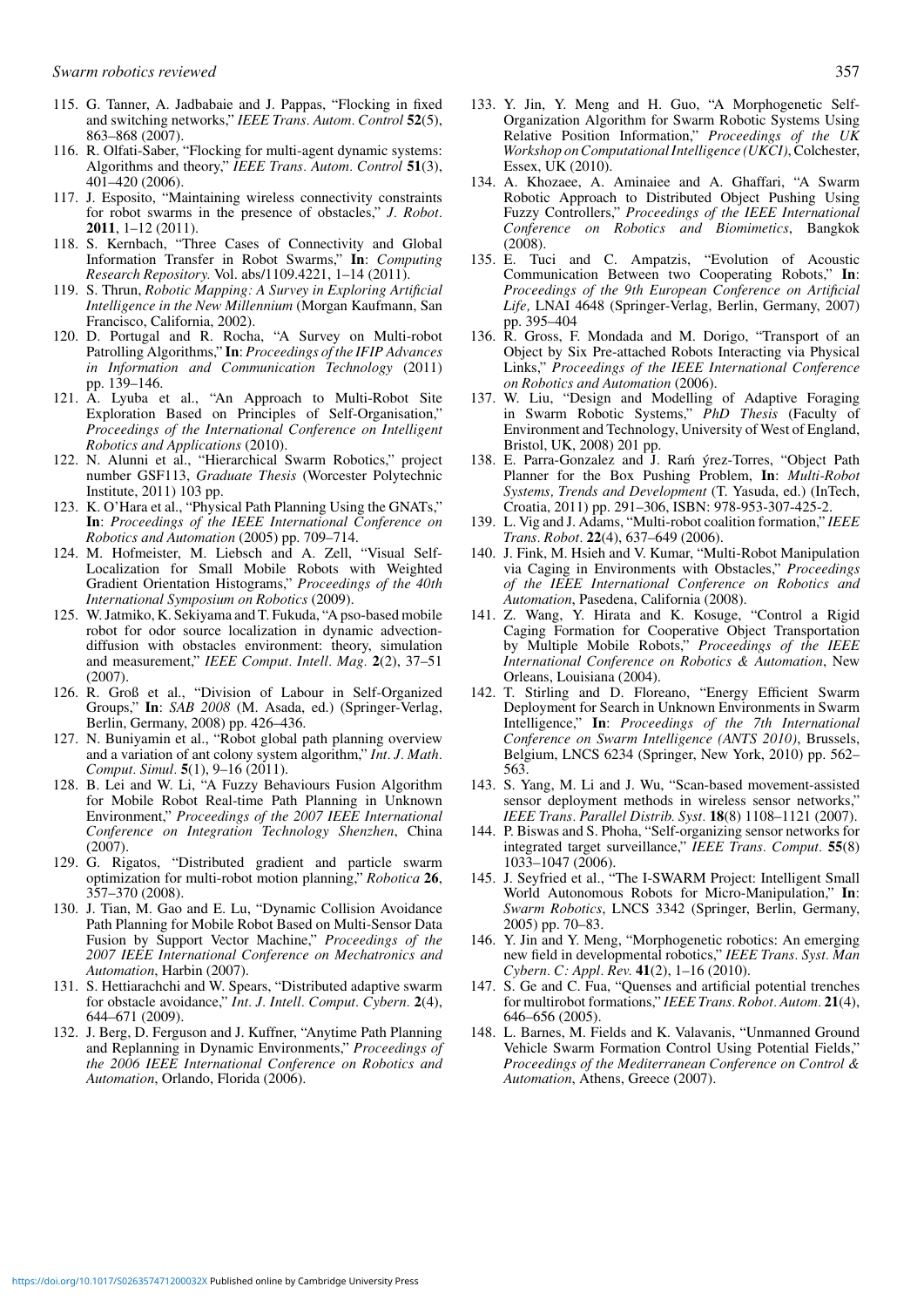# **Appendix**

|                       | <b>Formations in Literature</b>                                    |                                              |                                                                                             |  |  |
|-----------------------|--------------------------------------------------------------------|----------------------------------------------|---------------------------------------------------------------------------------------------|--|--|
|                       |                                                                    |                                              |                                                                                             |  |  |
| Name<br><b>Method</b> | Equilateral triangle/K3<br>Graph theory <sup>74</sup> and          | K <sub>5</sub><br>Graph theory <sup>74</sup> | Bilateration<br>Graph theory <sup>74</sup>                                                  |  |  |
|                       | potential fields <sup>107</sup>                                    |                                              |                                                                                             |  |  |
|                       |                                                                    |                                              |                                                                                             |  |  |
| <b>Name</b>           | Wheel                                                              | Hexagon/ C2/Circle                           | Rectangular/Quadratic                                                                       |  |  |
| <b>Method</b>         | Graph theory <sup>21,74</sup>                                      | Graph theory <sup>21,74</sup>                | Graph theory, 101                                                                           |  |  |
|                       |                                                                    | Focused-Coverage <sup>41</sup>               | Seed growing <sup>63</sup> and                                                              |  |  |
|                       |                                                                    | and morphogenesis <sup>27</sup>              | potential fields <sup>108</sup>                                                             |  |  |
|                       |                                                                    |                                              |                                                                                             |  |  |
| Name                  | <b>Bipartite</b>                                                   | C3                                           | Line                                                                                        |  |  |
| <b>Method</b>         | Graph theory <sup>74</sup>                                         | Graph theory <sup>74</sup>                   | Graph theory, 101<br>Seed growing <sup>63</sup> and<br>potential fields <sup>106</sup>      |  |  |
|                       |                                                                    |                                              |                                                                                             |  |  |
| Name                  | Triangle                                                           | Four Pointed Star                            | Arrow                                                                                       |  |  |
| <b>Method</b>         | Graph theory <sup>101</sup> and<br>potential fields <sup>107</sup> | Seed growing <sup>63</sup>                   | Seed growing, 63<br>Morphogenesis <sup>133,146</sup><br>and potential fields <sup>147</sup> |  |  |